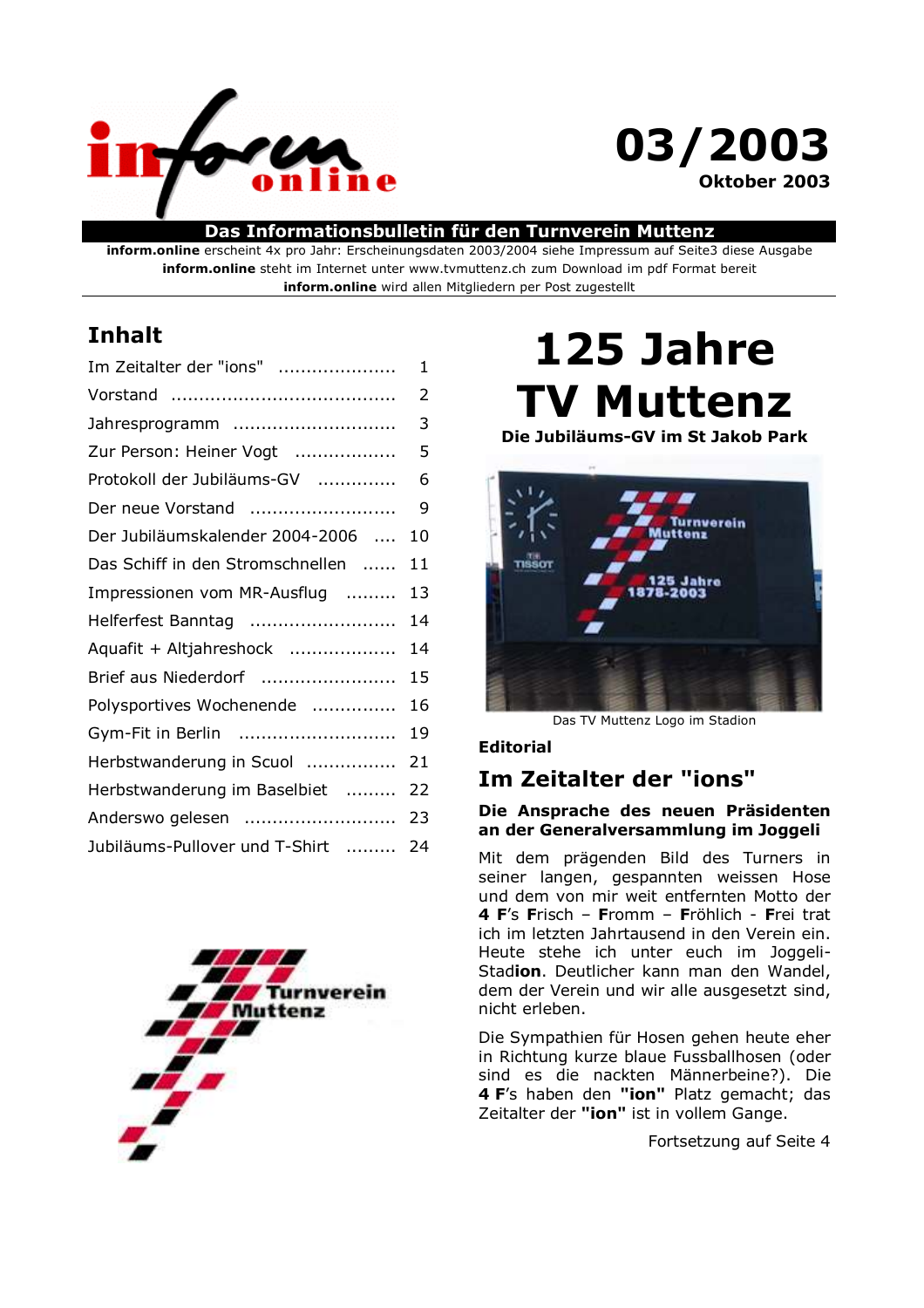# **Vorstand**

Vereinsadresse = Adresse des Präsidenen: Turnverein Muttenz, Bahnhofstrasse 15, 4132 Muttenz

| Vereinsvorstand            | <b>Name</b>                                             | <b>Telefon</b> |
|----------------------------|---------------------------------------------------------|----------------|
| Präsident                  | Heiner Vogt, Bahnhofstrasse 15. 4132 Muttenz            | 061 461 66 34  |
| Vizepräsident              | Päuli Gysin, Sevogelstrasse 24, 4132 Muttenz            | 061 461 06 33  |
| Hauptkassier               | Gregor Schmassmann, Im obern Brühl 8, 4132 Muttenz      | 061 461 71 65  |
| Mutationsführerin          | Monika Nenninger, Nussbaumweg 15, 4132 Muttenz          | 061 461 26 03  |
| Protokollführer            | Reto Wehrli, Breitestrasse 76, 4132 Muttenz             | 061 461 47 25  |
| Information / Webmaster    | Karl Flubacher, Bachmattweg 4, 4132 Muttenz             | 061 461 54 02  |
| Redaktor                   | vakant                                                  |                |
| Beisitzerin                | Emmy Widmer, Pfaffenmattweg 73, 4132 Muttenz            | 061 461 35 06  |
| Beisitzer                  | Stefan von Büren, Neue Bahnhofstrasse 134, 4132 Muttenz | 061 461 12 81  |
| Abteilungspräsidenten      | <b>Name</b>                                             | Telefon        |
| Turnerinnen                | Rita Mauroner, In der Dorfmatt 1, 4132 Muttenz          | 061 461 17 36  |
| Turnen Aktiv               | Wolfgang Sumlak, Käppelibodenweg 30, 4132 Muttenz       | 061 461 74 48  |
| Männerriege                | Dieter Rist, Joh. Brüderlin-Strasse 6, 4132 Muttenz     | 061 461 09 29  |
| athletics                  | Hansueli Vogt, Dürrbergstrasse 15a, 4132 Muttenz        | 061 461 47 48  |
| Basketball                 | Christian Braun, Gründenstrasse 22, 4132 Muttenz        | 061 461 89 01  |
| Handball                   | Thomas Steiger, Bahnhofstrasse 38, 4132 Muttenz         | 061 462 13 21  |
| Volleyball                 | vakant                                                  |                |
| <b>Funktionäre</b>         | <b>Name</b>                                             | Telefon        |
| Materialverwalter          | Roman Bühler                                            | 061 461 43 41  |
| Fähnriche                  | Martin Allemann, Monique Stadelmann                     |                |
| Revisoren                  | Theres König, Emil Lüdin, Christian Güntensperger       |                |
| Delegierte BTV/BLTV        | Emmy Widmer, Domenique Ebneter, Beda Bloch              |                |
| Kultur- u. Sportkommission | Jürg Stocker                                            |                |
| Hallenkoordinator          | Hans Ifert                                              |                |
| Turnveteranen-Verband BL   | Hans Lischetti, Hans Jauslin                            |                |

| Kommissionen |                     | Jugendkommission Techn. Kommission | <b>Finanzkommission</b> | Seniorenkommission |
|--------------|---------------------|------------------------------------|-------------------------|--------------------|
| Vorstand     |                     |                                    | Gregor Schmassmann      | Emmy Widmer        |
| Turnerinnen  |                     | Domenique Ebneter                  | Rosmarie Wasmer         | Maya Angst         |
| Turnen Aktiv | Karl Flubacher      |                                    | <b>Stefan Winkler</b>   | Beda Bloch         |
| Männerriege  |                     | <b>Ernst Amsler</b>                | Ruedi Dräyer            | Hans Wermelinger   |
| athletics    | Heidi Schaub        | Jean-Marc Buttliger                | Lukas Frey              |                    |
| Basketball   | Bea Seiler          | Michael Lucas                      | <b>Stefan von Büren</b> |                    |
| Handball     | André Mössinger     | lPeter Hartmann                    | Jürg Bolliger           | Mario Plattner     |
| Volleyball   | <b>Esther Gysin</b> | lClaudia Neidhart                  | Markus Bienz            | Geri Giger         |

| <b>Information</b> | Info-Verantwortliche | <b>Adresse</b>                           | <b>Telefon</b> |
|--------------------|----------------------|------------------------------------------|----------------|
| Turnerinnen        | Rita Mauroner        | In der Dorfmatt 1, 4132 Muttenz          | 061 461 17 36  |
| Turnen Aktiv       | Heiner Vogt          | Bahnhofstrasse 15, 4132 Muttenz          | 061 461 66 34  |
| Männerriege        | Dieter Rist          | Johann Brüderlin Strasse 6, 4132 Muttenz | 061 461 09 29  |
| <b>athletics</b>   | Marco Stocker        | Nussbaumweg 7, 4132 Muttenz              | 061 461 36 85  |
| Basketball         | Daniel von Büren     | Eptingerstrasse 31, 4132 Muttenz         | 061 461 19 49  |
| Handball           | Philipp Jenni        | Schulstr. 29, 5415 Nussbaumen b. Baden   | 056 282 17 54  |
| Volleyball         | Christoph Lüdin      | Baselstrasse 38k, 4132 Muttenz           | 061 461 01 97  |

| <b>Webmaster</b>                                     | <b>Name</b>                                |
|------------------------------------------------------|--------------------------------------------|
| Gesamtverein, Turnerinnen, Turnen Aktiv, Männerriege | Karl Flubacher                             |
| athletics                                            | <b>Stefan Hunkeler / Dominic Buttliger</b> |
| Basketball                                           | Raphael Oetterli                           |
| Handball                                             | <b>IPhilipp Jenni</b>                      |
| Volleyball                                           | Christoph Lüdin                            |

| Jahresbeiträge            | TA        | TI                       | <b>MR</b>                | LA         | BB         | HВ         | <b>VB</b> |
|---------------------------|-----------|--------------------------|--------------------------|------------|------------|------------|-----------|
| Kinder (bis 15 Jahre)     | $80. - -$ | $\overline{\phantom{a}}$ | $\overline{\phantom{a}}$ | $80. - -$  | $100. - -$ | $100. - -$ | $60. - -$ |
| Jugendliche (16-19 Jahre) | $100--$   | $\overline{\phantom{a}}$ | $\overline{\phantom{a}}$ | $100. - -$ | $200. - -$ | $150--$    | $80. - -$ |
| Aktive                    | $140--$   | $140--$                  | $120--$                  | $140--$    | $250. - -$ | $300 - -$  | $190--$   |
| Aktive Freimitglieder     | $70. - -$ |                          |                          |            |            |            |           |
| Passive Freimitglieder    |           |                          |                          | $20. - -$  |            |            |           |
| Passive                   |           |                          |                          | $25. - -$  |            |            |           |

### **Post und Bankverbindung**

Postkonto 40-16231-3, Turnverein Muttenz Bankverbindung UBS Muttenz, PC 40-5-0, BC: 31-900.299.0<br>Änderungen vorbehalten! Korrekturen bitte an webmaster@tvmuttenz.ch oder 061 461 54 02 melden. Die Vorstandsliste wird im Internet jeweils aktualisiert.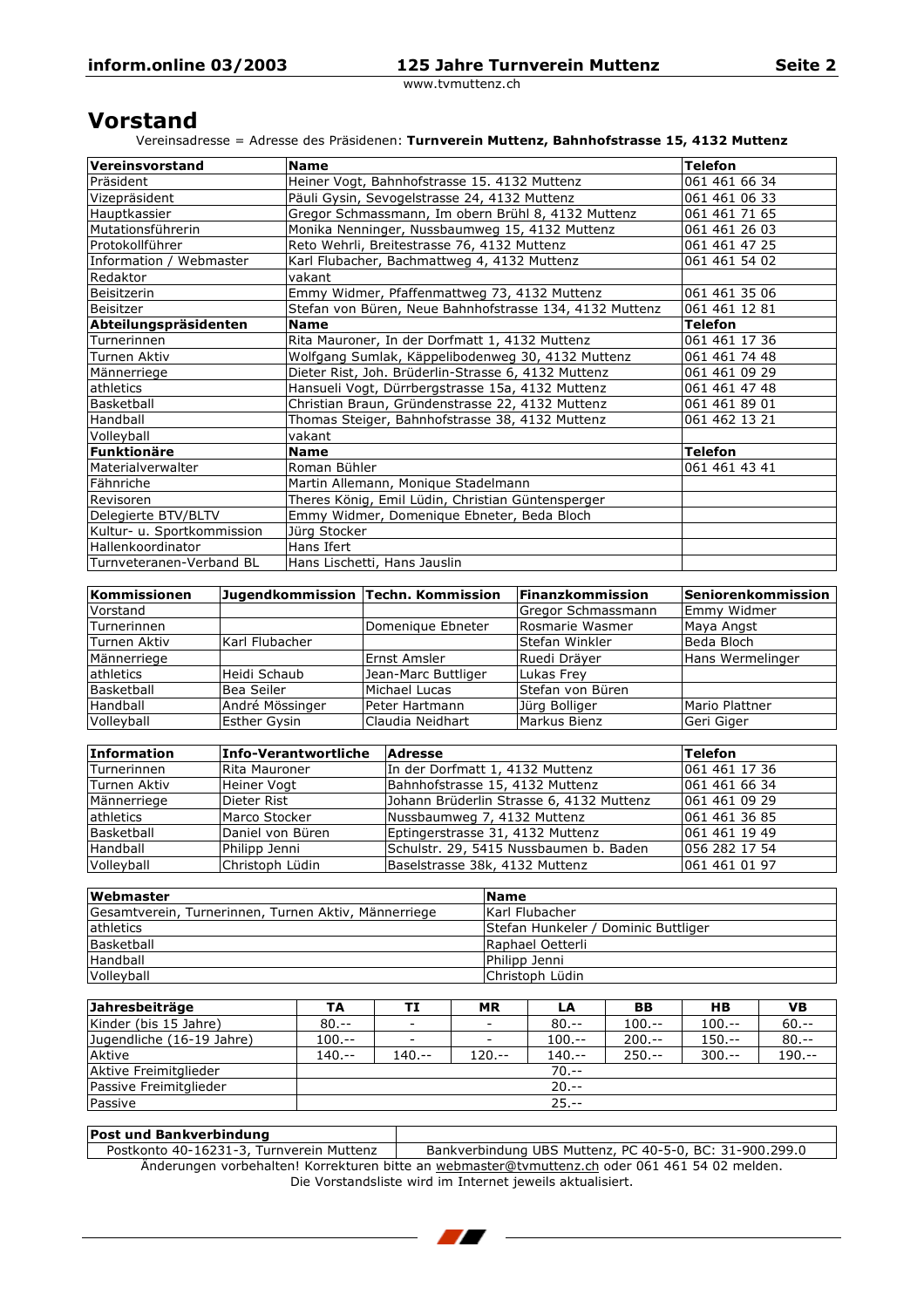# Jahresprogramm

|                            | Gesamtverein                       |                                                    |                                          |  |  |
|----------------------------|------------------------------------|----------------------------------------------------|------------------------------------------|--|--|
| Fr                         | 31. Oktober 2003 VoLeiSchi-Essen   |                                                    | R. Mauroner, M. Nenninger                |  |  |
| Mi                         | 26. November 2003 Dorfmärt         |                                                    | Abteilungen                              |  |  |
| Fr                         |                                    | 5. Dezember 2003 Altjahreshock, Sulzkopf           | Senioren-Kommission                      |  |  |
| So                         |                                    | 4. Januar 2004 Schnitzeljagd (9.00 Uhr Dorfkirche) | Handball                                 |  |  |
| Sa/So                      |                                    | 14./15. Februar 2004 Schneeweekend Mürren          | Christian Güntensperger                  |  |  |
| Di                         | ab 13. April 2004 Eiereinzug       |                                                    | Werner Jauslin                           |  |  |
| Mi                         | 14. April 2004 Rangjassen          |                                                    |                                          |  |  |
| Fr                         |                                    | 16. April 2004 Eierdätsch für Ehrenmitglieder      | Vereinspräsident                         |  |  |
| So                         | 18. April 2004 Eierleset           |                                                    | Abteilungen                              |  |  |
| Fr                         |                                    | 23. April 2004 Eierbuffet (Sulzkopf)               | Seniorenkommission                       |  |  |
| Mi                         | 5. Mai 2004 Dorfmärt               |                                                    | Abteilungen                              |  |  |
| Mi                         |                                    | 12. Mai 2004 Volleyball Plauschturnier             | Seniorenkommission                       |  |  |
| Sa                         |                                    | Mitte Mai 2004 dr Schnällscht Muttenzer            | Leichtathletik                           |  |  |
| Sa                         |                                    | 10. Juli 2004 Jazz uf em Platz                     | C. Güntensperger, H.Schmied, J. Honegger |  |  |
| Sa/So                      |                                    | 4./5. September 2004 Polysportives Wochenende      | Jugendkommission                         |  |  |
| Mo                         |                                    | 20. September 2004 GV Turnverein Muttenz           | Vereinspräsident                         |  |  |
|                            |                                    | <b>Athletics</b>                                   |                                          |  |  |
| So                         |                                    | 9. November 2003 Augusta Raurica Lauf              |                                          |  |  |
| Sa                         | 29. November 2003 Basler Stadtlauf |                                                    |                                          |  |  |
| Turnen Aktiv / Turnerinnen |                                    |                                                    |                                          |  |  |
| So                         |                                    | 13. Juni 2004 Kant. Jugendturnfest Ormalingen      | Turnen Aktiv Jugend                      |  |  |
|                            |                                    | <b>Männerriege</b>                                 |                                          |  |  |
| Fr                         | 5. Dezember 2003 Altjahreshock     |                                                    | Hans Wermelinger                         |  |  |
| Mi                         | 14. April 2004 Rangjassen          |                                                    |                                          |  |  |



Vooo Lei Schiiiii Vorstand - Leiter/Leiterinnen - Schiedsrichter/Schiedsrichterinnen die guete Gaischter im TV Muttenz träffe sich am 31. Oktober Tramhüsli Dorf 17:45 Uhr (Anmeldung bei Monika oder Rita)

# **Impressum**

| Herausgeber: | Turnverein Muttenz, 4132 Muttenz                                                                                                   |
|--------------|------------------------------------------------------------------------------------------------------------------------------------|
| Redaktion:   | ad interim: Karl Flubacher (Webmaster)<br>Bachmattweg 4, 4132 Muttenz<br>Telefon P 061 461 54 02<br>e-Mail: webmaster@tvmuttenz.ch |
| Inserate:    | sind ab Dezember 2003 wieder geplant                                                                                               |
| Beiträge:    | Bitte in elektronischer Form an die Redaktion senden<br>(Bilder auch auf Papier möglich)                                           |
| Auflage:     | 1250 Exemplare                                                                                                                     |
| Druck:       | Fredi Sommerhalder, Buch- und Offsetdruck FSD<br>4132 Muttenz                                                                      |

inform.online wird allen Mitgliedern des TV Muttenz per Post zugestellt. Es liegt ab dem Versanddatum jeweils auch in elektronischer Form (pdf Datei) vor: www.tvmuttenz.ch/informonline

| inform.online erscheint 4 mal pro Jahr |                    |
|----------------------------------------|--------------------|
| Ausgabe                                | Redaktionsschluss  |
| 01/2003                                | 1. April 2003      |
| 02/2003                                | 1. August 2003     |
| 03/2003                                | 15. September 2003 |
| 04/2003                                | 1. Dezember 2003   |

### Provisorische Daten für 2004:

| Ausgabe | Redaktionsschluss |
|---------|-------------------|
| 01/2004 | 1. Februar 2004   |
| 02/2004 | 1. Mai 2004       |
| 03/2004 | 1. August 2004    |
| 04/2004 | 1. November 2004  |

| ٠<br>П                                      |                            | ł<br>ï<br>٠                             | online                          | ÷<br>٠<br>¥                        |
|---------------------------------------------|----------------------------|-----------------------------------------|---------------------------------|------------------------------------|
| ï<br>ï<br>÷<br>ċ<br>÷<br>$\mathcal{L}$<br>× | v<br>٠<br>٠<br>×<br>٠<br>÷ | ٠<br>٠<br>$\sim 10^{-1}$<br>×<br>ï<br>÷ | t<br>÷<br>v<br>٠<br>÷<br>÷<br>÷ | ٠<br>$\bar{a}$<br>×<br>v<br>۰<br>× |

Versand 15. April 2003 15. April 2003<br>15. August 2003<br>15. Oktober 2003<br>15. Dezember 2003

Versand 15. Februar 2004 15. Februar 2004<br>15. Mai 2004<br>15. August 2004<br>15. November 2004

ir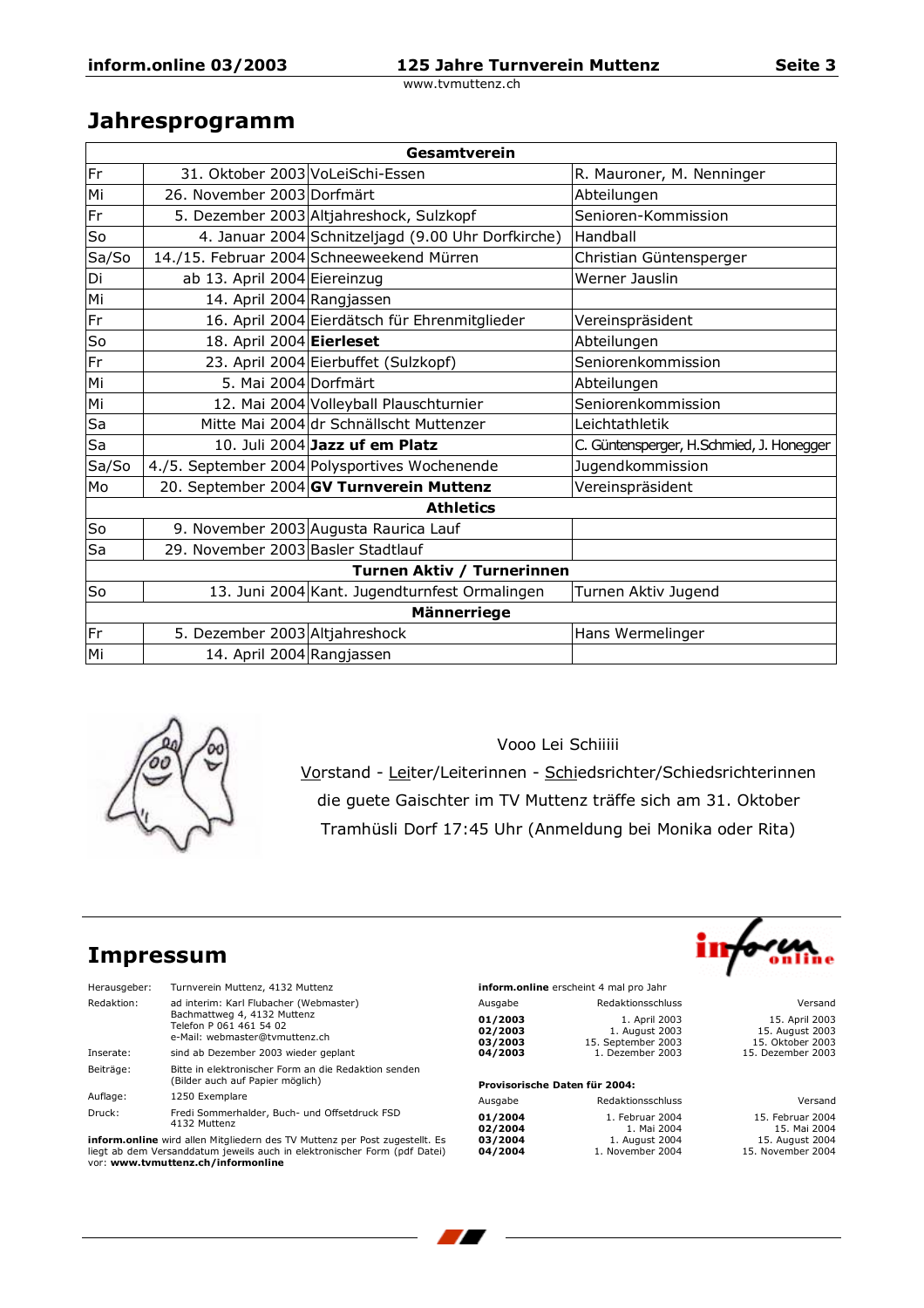# Im Zeitalter der "ions"

Fortsetzung von Seite 1:

Ist das Dorfzelt noch nicht da und der Mittenza Saal zu klein, was tun wir? Wir denken "**jon**" und hauen ab ins Stadion. Die "ions" bestimmen heute unseren Vereinsalltag und die Art und Weise der Vereinsführung.

Mit einer guten Organisation und einer euch unterstützenden Administration möchten wir dafür sorgen, dass ihr euch ungestört auf eure sportlichen Aktionen konzentrieren könnt. Dem sagt man Konzentration auf's Wesentliche.

Eine gelebte Kommunikation unter uns und eine fliessende Information über uns bilden den wichtigen Kitt innerhalb den nolysportiven Abteilungsinteressen. Das. inform.online wird weiterleben - mit dem Ziel der Kostenneutralität - und ich bin überzeugt, dass wir diesen Redaktor Va Kant auch noch finden werden; Männli oder Wiibli isch egal, Hauptsach die Person cha Dütsch.

Stabilisation bedeutet, dass wir das heute Erreichte mindestens erhalten müssen. Die Motivation der Leiterinnen und Leiter - die Woche für Woche hervorragende Arbeit leisten - gilt es hoch zu halten - volle Hallen und Trainingsplätze bleiben das Ziel; dies sind die Lebenszellen unseres Vereins.

Der Genuss von Television daheim in liegender Position anstatt des Gangs ins Training ist verpönt - es sei denn, es wird ein Match des FCB oder eine Gymnaestrada mit René Spitzer live übertragen.

Eine technische Kommission sorgt für eine abteilungsübergreifende Koordination. Aber auch hier soll gelten: Was den sportlichen Interessen und Zielen der Abteilung dient hat Vorrang. Dafür wird unser neuer Vizepräsi Päuli Gysin Sorge tragen.

Die Jugend-Kommission und die Senioren-Kommission sorgen dafür, dass es jeder Generation von jung bis alt sauwohl ist in unserem Verein - sei es im sportlichen aber auch im sozialen Bereich.

Früher hiess es: Zuerst die Arbeit, dann das Vergnügen, heute im Zeitalter der "ion" heisst das "zuerst Transpiration, dann Konsumation". Ich meine damit, dass jede und jeder von uns zuerst mit anpacken muss, bevor er die Vorzüge und Goodies des Vereins geniessen kann.

Eine Vision darf ich hier äussern: Der Turnverein ist ein Verein, der sehr wohl grosse und gute Feste im Dorf und für's Dorf durchziehen kann und die Geselligkeit pflegt und lebt. Dabei vergisst er aber nie, den polysportiven Breitensport für Jung bis Alt ins Zentrum seiner Daseinsberechtigung  $711$ stellen.

Ich freue mich darauf, mit euch zusammen diese **jon**-Welt zu durchwandern und ich bin überzeugt, dass wir die 4 F's modernisieren und sogar mit den "ions" verbinden können, nämlich als

- Fun am Sport und miteinander
- Freude, das Vereinsleben mitgestalten zu  $\bullet$ können
- Freundschaften für's Leben gewinnen
- Faszination erleben, Mitglied dieses tollen Vereins zu sein.

Heiner Vogt Mitglied und Präsident des TV Muttenz



Heiner Vogt am 19. September im St. Jakob Park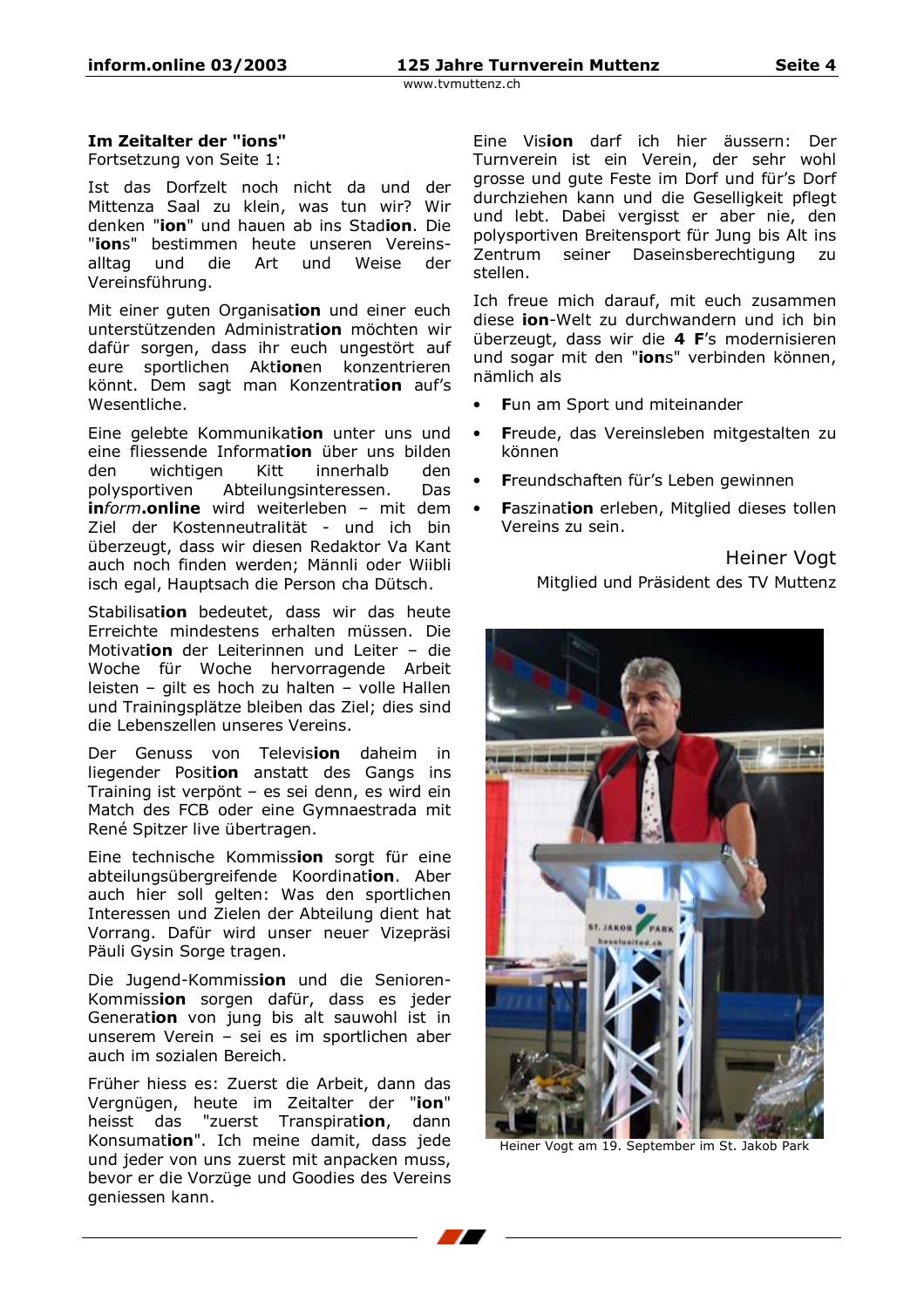Seite 5

www.tvmuttenz.ch

### **Zur Person**

# **Heiner Vogt**

# Neuer Präsident des TV Muttenz

| Geburtsdatum:       | 7. Mai 1951                                                                                                                                                      |
|---------------------|------------------------------------------------------------------------------------------------------------------------------------------------------------------|
| Zivilstand:         | Verheiratet mit Doris, der besten Frau von allen                                                                                                                 |
| Kinder:             | Tania, Adrian und Manuela                                                                                                                                        |
| Viecher:            | Hund Laro, Papagei Cocco, Pferd Larky und s'Säuli                                                                                                                |
| Hobbies:            | Familie mit Haus und Garten, Fitness Freitag (TA), Fasnacht mit den<br>Rhyschlappe Waggis, Deltafliegen (da geht's rauf), Biken und Snöben<br>(da geht's runter) |
| Jobs im TVM:        | 8 Jahre Vereinsvorstand, Initiator Internet und inform., Redaktor,<br>Vorstand Turnen Aktiv, OK-Mitglied 125 Jahre TVM                                           |
| Neben-Job:          | Salesmanager Siemens Schweiz AG für Polizei und Behörden                                                                                                         |
| Das stellt mi uff:  | Aufgestellte Leute, gute Feste, Va Kant stellt sich bald bei mir vor                                                                                             |
| Do löscht's mir ab: | Tierquälerei, das Dorfzelt kommt nicht zustande                                                                                                                  |
|                     |                                                                                                                                                                  |



# **GV Abmeldungen**

Von der diesjährigen Generalversammlung haben sich folgende Mitglieder abgemeldet:

Lisbeth Arnold (TI), Andreas Baier (HB), Heidi Bernhard (P), Ernst Bernold (P), Dominic Buttliger (LA), Jean-Marc Buttliger (LA), Manuela Buttliger (LA), Alice Dambach (TI), Arthur Grogg (P), Marianne<br>Grollimund (TI), Peter Gross (MR), Paul Gysin, Ehrenpräsident (TI), Werner Jauslin (MR), Josef Kappeler (MR), Pia Lautenschlager (VB), Thomas Lejeune (LA), Hans Lischetti (MR), Fabienne Lussmann (BB), Georg Lüdin (MR), Charly Mesmer (P), Yvonne Mesmer (TI), Daniel Meyer, Patrick Moser (LA), Denise Oeri (TI), Susi Rudin (TI), Werner Rudin (P), Ulrich Schelker (MR), Heinz Schmassmann (VB), Vreni<br>Schmid (TI), Sonja Sieber (TI), Christian Stocker (P), Monika Thamm (VB), Antonio Trabucco (HB), Georgette Tschudin (P), Paul Tschudin (MR), Werner Weber (MR), Sonia Wehner (TI)

- 7

TI=Turnerinnen, HB=Handball, P=Passivmitglied, LA=Athletics, MR=Männerriege, BB=Basketball, VB=Volleyball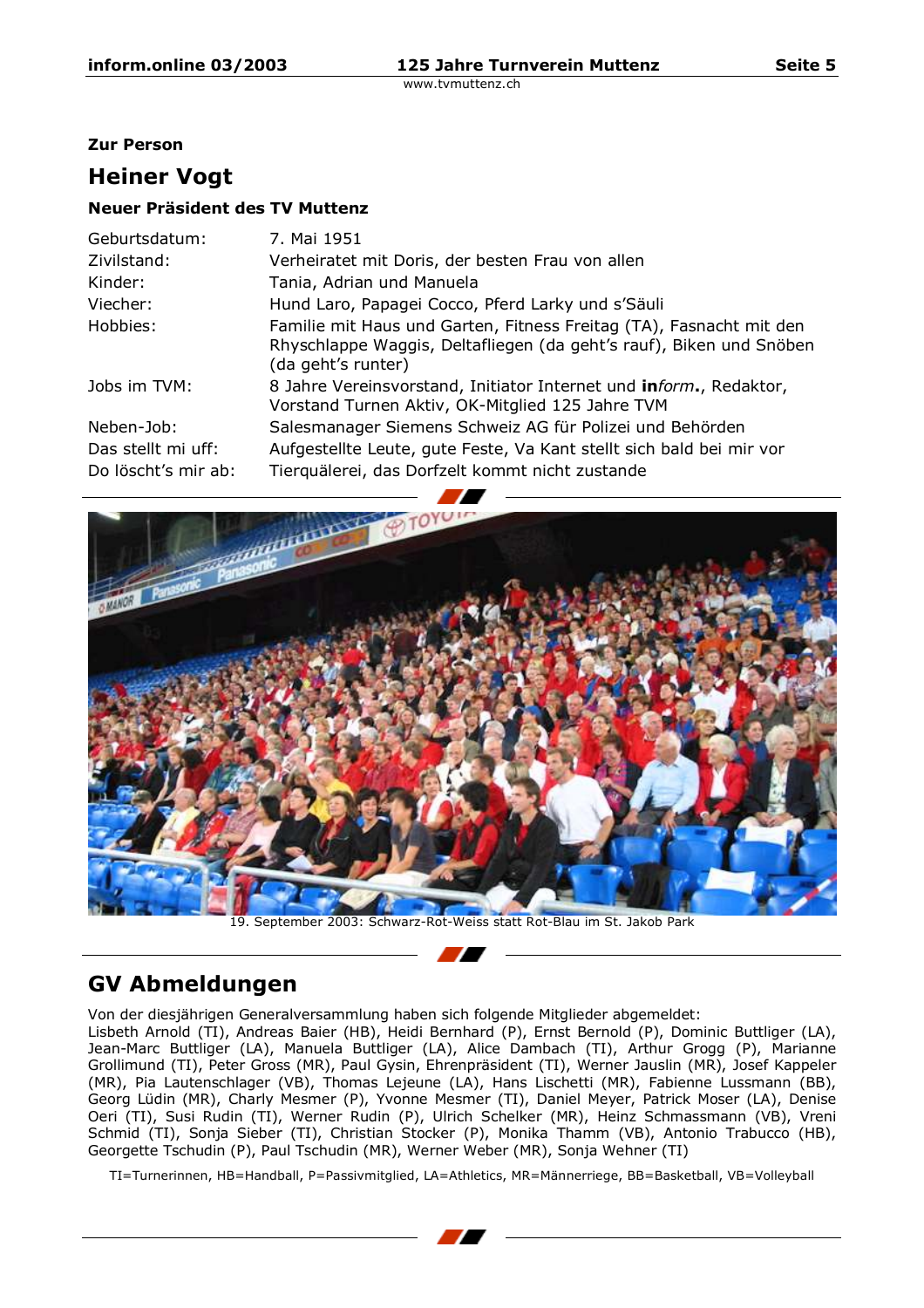**Turnverein** 

# Protokoll der Jubiläums-Generalversammlung **125 Jahre TV Muttenz**

vom Freitag, 19. September 2003

Stadion St. Jakob-Park, Muttenzer Kurve.

Anwesend: 350 stimmberechtigte Mitglieder mit mitgebrachter Stimmkarte (siehe separate Präsenzlisten), im Weiteren 340 nicht stimmberechtigte Mitglieder unter 16 Jahren, Begleitpersonen und Gäste (gemäss eingegangenen Anmeldungen).

Entschuldigt: 30 stimmberechtigte Mitglieder (namentlich publiziert im »inform« 3/03).

Gäste: Maja Kellenberger (Gemeinde-Vizepräsidentin), Kurt Kobi (Gemeinderat), Marcus Müller (Gemeinderat), Hanspeter Ruesch (Gemeinderat), Hans-Ulrich Studer (Bürgerratspräsident), Daniela M. Jaeglé (IGOM-Vizepräsidentin), Pia Huser (IGOM-Vorstandsmitglied), Beat Hüsler (gHi-Präsident), Sven Thommen (gHi-Vorstandsmitglied), Rémy Gröflin (Präsident des Baselbieter Turnverbandes), Annette Gerber (Vizepräsidentin des Baselbieter Turnverbandes), Brigitta Mangold (Vorstandsmitglied des Baselbieter Turnverbandes), Thomas König (Vertreter des Sportamtes BL), Heinrich Furer (Vertreter des Bezirksturnverbandes Arlesheim).

Ausgeschriebener Beginn der Versammlung: 20.15 Uhr (faktischer Beginn: 20.20 Uhr).

Unmittelbar im Anschluss an die Begrüssung bittet Präsidentin Emmy Widmer die Anwesenden, für neun verstorbene Vereinsmitglieder eine Schweigeminute einzulegen: Carlo Honegger (Ehrenmitglied), Niklaus Tschudin und Louis Vogt (Freimitglieder), Walter Rychen (Aktivmitglied) sowie Georg Begli, Walter Martin, Fritz Pfeiffer, Hans Ritter und Werner Bolliger (Passivmitalieder).

Als Stimmenzähler/innen werden Nelly Besutti, Annette Grether, Lukas Perren, René Spitzer, Guido Vogel und Andreas Wittwer gewählt.

### 1. Protokoll der letzten Generalversammlung (vom 24. September 2002)

Das Protokoll (publiziert im »inform« 5/02 und vorgängig bei der Präsidentin einsehbar) wird ohne Einwände einstimmig genehmigt.

### 2. Mutationen

Im Vereinsjahr 2002/03 hatte der TVM folgenden Mitgliederbestand zu verzeichnen: 429 Schüler/innen (+3), 130 Jugendliche (+5), 576 Aktive (+14) und 313 Passive (+2), total 1'448 Mitalieder (+24).

# 3. Berichte

### 3.1 Jahresbericht der Präsidentin

Wurde im »inform« 2/03 publiziert und wird einstimmig genehmigt.

### 3.2 Jahresbericht der Jugendkommission

Wurde im »inform« 2/03 publiziert und wird einstimmig genehmigt.

### 4. Kassa- und Revisorenbericht

Kassier Gregor Schmassmann legt eine »Jahresrechnung ohne Überraschungen« vor: Zwar blieben die Einnahmen unter den budgetierten Werten, doch weil dasselbe auch auf die Ausgaben zutraf - und hier in grösserem Ausmass -, schloss die Kasse per 30. April 2003 mit einem Gewinn von CHF 1'838.95. Der Gesamtverein verfügt über ein Vermögen von CHF 103'249.40.

Die Versammlung folgt dem Antrag der Rechnungsrevisoren Maurice Güntensperger, Theres König und Emil Lüdin und gewährt dem Kassier und Vorstand einstimmig Entlastung.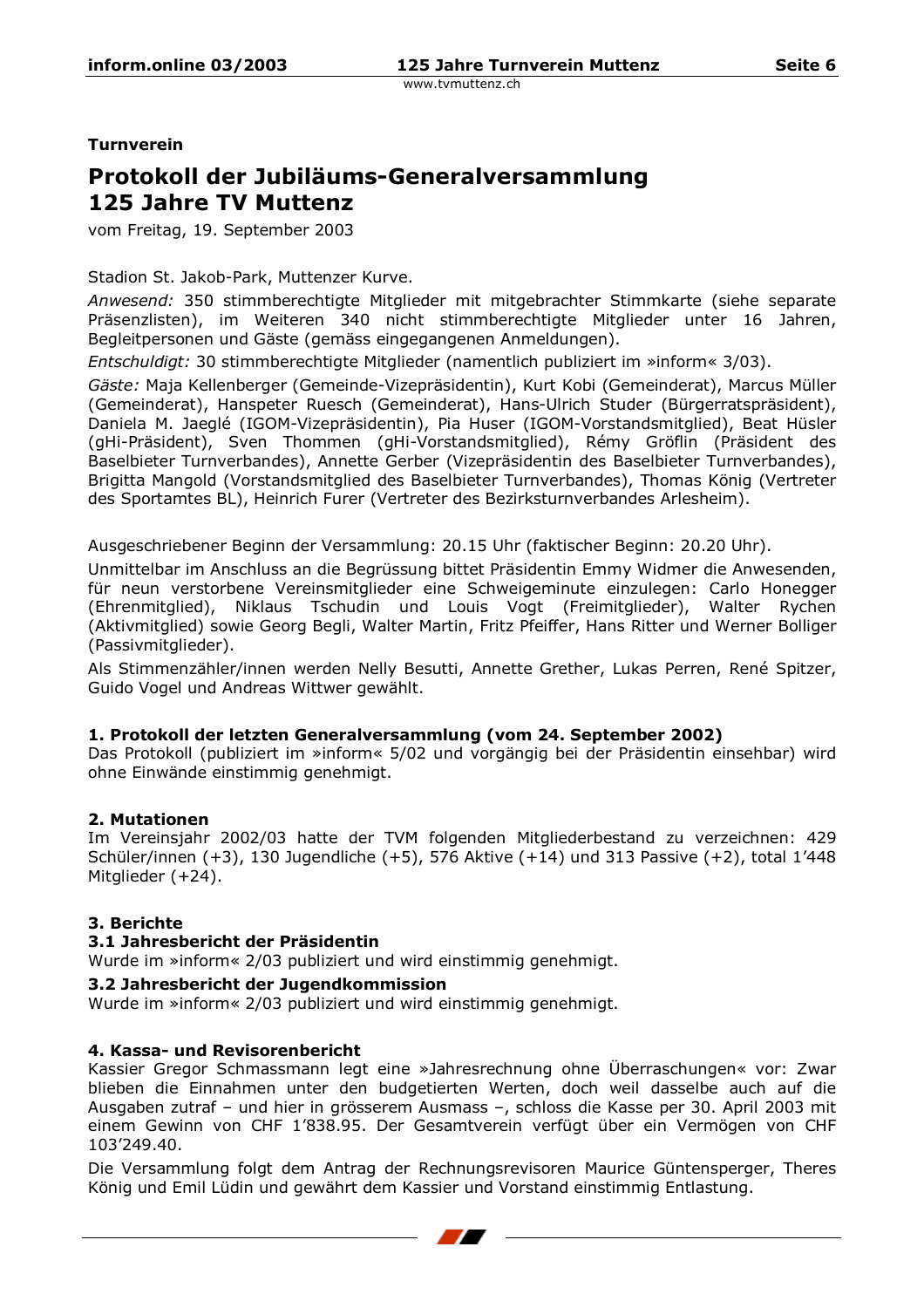# 5. Ehrungen

Unter der Moderation von Ernst Mutschler werden folgende Mitglieder für besondere sportliche Leistungen geehrt:

- Basketball: das Team Juniorinnen U15 regional (zum fünften Mal in Folge Nordwestschweizer Meister), das Team Juniorinnen U17 regional (zum zweiten Mal Nordwestschweizer Meister) sowie das Team Juniorinnen U17 interregional (Sieg in der Inter-Meisterschaft = bestes Team der Deutschschweiz) mit den federführenden Trainerinnen Nicole Jochim-Krüger, Bea Seiler, Maja Rudić und Tessa von Salis

- Volleyball: das Team Damen 2, Liga (Regionalmeister) mit seinem Trainer Pascal Honegger

- Leichtathletik: Raphael Fuchs (2. Rang im 1'500-m-Lauf an der Schweizermeisterschaft in Genf), Colin Vogt (6. Rang über 400 m Hürden an der SM in Genf), Carole Bischoff (6. Rang im 100- und 200-m-Lauf an der SM in Genf), Carole Bischoff/Svenja Vögeli/Manuela Buttliger/Stefanie Koller (4. Rang mit der 4 100-m-Staffel an der SM in Winterthur)

- Männerriege: René Spitzer (Goldenes Sportabzeichen des Kantons BL)

Ein spezielles Dankeschön erhält der aus dem Amt scheidende Mutationsführer René Schwaller für seine 2-jährige Vorstandstätigkeit.

Gratulationen zur 25-jährigen Vereinsmitgliedschaft erhalten: Lisbeth Arnold\*, Erika Essler, Esther Gysin, Doris Güntensperger, Agnes Hermann, Pia Huggel, Judith Kropf, Yvonne Mesmer\*, Marco Capponi, Thomas Müller, Ulrich Schelker\*, Beat Stihl, Antonino Trabucco\* und Jürg Tschopp (\* nicht anwesend).

Gratulationen zur 50-jährigen Vereinsmitgliedschaft erhalten: Heidi Bernhard\*, Ernst Bernold\*, Max Buser und Arthur Grogg\* (\* nicht anwesend).

In Abwesenheit wird Vreni Schmid (TI) zum Freimitalied gewählt.

Für seine 9-jährige Arbeit im Vorstand des Gesamtvereins und seine unzähligen organisatorischen Engagements bei Grossanlässen unseres Vereins erhält der zurücktretende Vizepräsident Peter Baumann (HB) nach einer gereimten Laudatio von Florian Meier die Ehrenmitgliedschaft zugesprochen.

### 6. Jahresprogramm 2004

Das in Form einer Bildpräsentation auf dem Stadion-Screen illustrierte Jahresprogramm (laufend publiziert im Internet unter www.tvmuttenz.ch und im »inform«) wird einstimmig gutgeheissen.

# 7. Anträge

Es wurden keine Anträge eingereicht.

### 8. Festsetzung des Grundbeitrags und Genehmigung des Budgets

Das nächstjährige Budget sieht mit erwarteten Einnahmen von CHF 39'350 und einem geschätzten Aufwand von CHF 36'700 einen Gewinn von CHF 2'650 vor. Dieser Voranschlag erlaubt es, den Grundbeitrag bei CHF 70.00 zu belassen. In diesem Budget ist allerdings der Mehraufwand für die Jubiläums-GV nicht enthalten, die statt einer erwarteten Anzahl von 450 Teilnehmenden und dafür veranschlagten Ausgaben von CHF 25'000 nun auf Grund der effektiven Anzahl von rund 700 Teilnehmenden CHF 45'000 kostet. Die Generalversammlung genehmigt einstimmig sowohl den Voranschlag 2003/04 mit dem unveränderten Grundbeitrag als auch zusätzliche CHF 20'000 aus dem Vereinsvermögen zur Deckung der Kosten für diese Jubiläumsveranstaltung.

### 9. Wahlen

Ankündigungsgemäss gibt Emmy Widmer nach drei Jahren ihr Amt als Präsidentin wieder ab; ebenso sind die Ämter des Vizepräsidenten und des Mutationsführers neu zu besetzen. Unter Tagespräsident Ernst Mutschler wird folgender Vorstand gewählt: Heiner Vogt (Präsident, neu), Päuli Gysin (Vizepräsident, neu), Gregor Schmassmann (Kassier, bisher), Monika Nenninger (Sekretärin, bisher/Mutationsführerin, neu), Reto Wehrli (Protokollführer, bisher) und Karl Flubacher (Informationsbeauftragter, bisher); weiterhin vakant bleibt die Stelle des

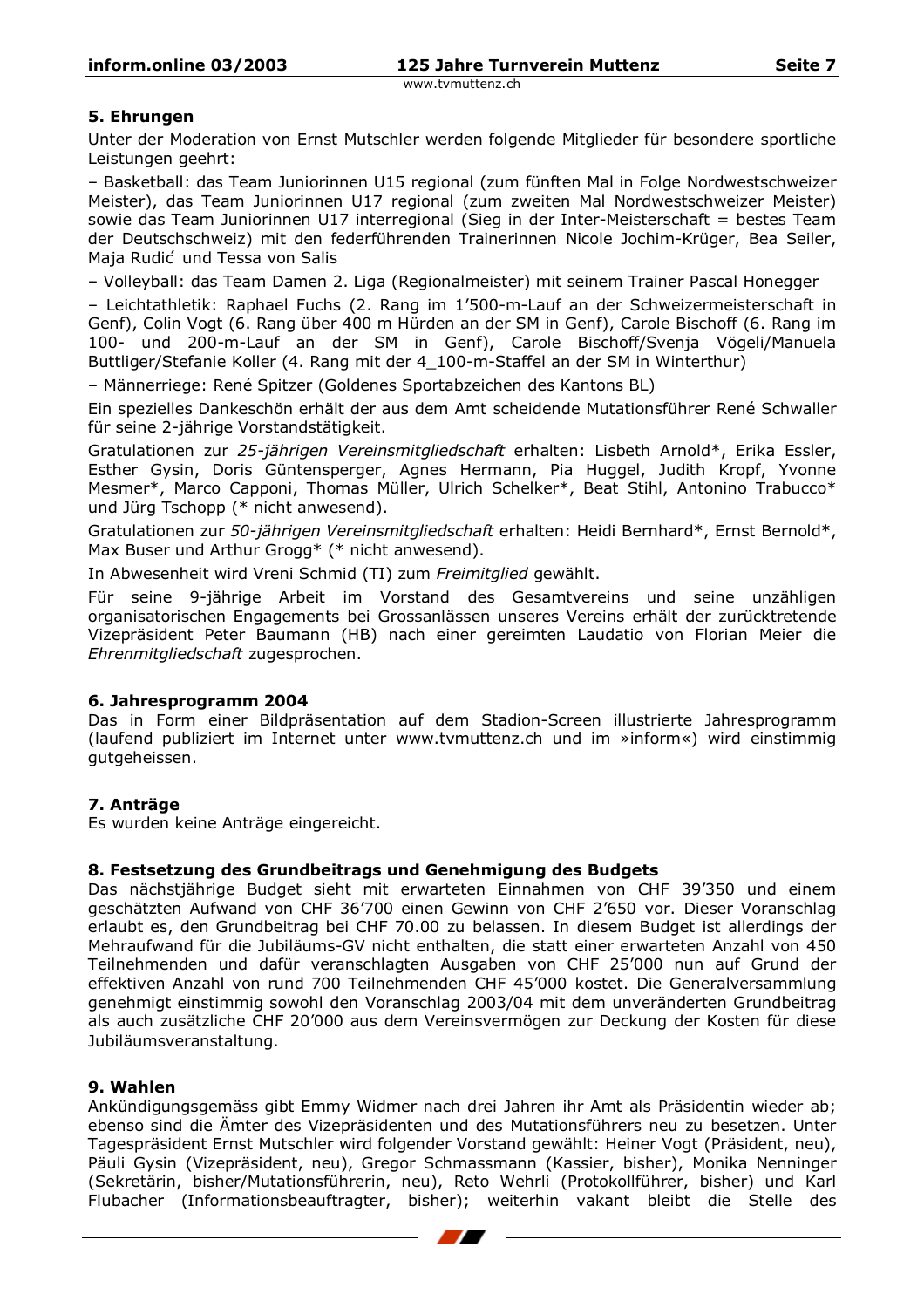### Redaktors/der Redaktorin.

Nicht in den Vorstand zu wählen, aber dennoch Funktionäre sind Roman Bühler (Materialwart), Martin Allemann und Monique Stadelmann (beide Fähnriche).

Für die Kassenrevision werden weiterhin Theres König und Emil Lüdin besorgt sein; als Nachfolger für den turnusgemäss ausscheidenden Maurice Güntensperger wird Christian Güntensperger gewählt.

### **10. Diverses**

Heiner Vogt verabschiedet als neuer Präsident seine Amtsvorgängerin Emmy Widmer und dankt ihr dafür, dass sie ihm »einen gesunden und tollen Verein« übergebe. Emmy Widmer wiederum spricht dem »Super-Team« des Vorstandes sowie ihrem »persönlichen Berater und Kritiker«, nämlich ihrem Gatten Peter Widmer, ihren Dank für die Mitarbeit und Unterstützung während der vergangenen drei Jahre aus. Von den Vereins-Kindern, die sie jeweils an deren polysportivem Wochenende in der Lenk besucht hat, erhält sie als Abschiedsgeschenk ein "TVM-Lenk-T-Shirt" sowie ein grossformatiges Stoffbild überreicht.

Schluss der Versammlung: 21.10 Uhr. Nächste GV: Montag, 20. September 2004.

Muttenz, 20. September 2003

Fürs Protokoll: Reto Wehrli

Im Anschluss an den Pflichtteil der GV wurde das 125-jährige Bestehen des Turnvereins Muttenz in einem separaten Festakt gefeiert. Die einzelnen Programmpunkte waren:

- Ansprache von Jürg Honegger (Präsident des Jubiläums-OKs)
- Gruss des Gemeinderates und Übergabe von Jubiläumsgeschenken durch Maja Kellenberger (Gemeinde-Vizepräsidentin)
- Gruss des Baselbieter Turnverbandes und Übergabe eines Geschenk-Kuverts durch Rémy Gröflin (Verbandspräsident)
- Ziehung der Gewinner/innen des Schaufenster-Wettbewerbs im Dorf durch gHi-Präsident Beat Hüsler unter Aufsicht von Gemeinderat Marcus Müller (Lösungssatz: »Sport Spiel und Spass fuer Jung und Alt«; 1. Preis Werner Knobel, 2. Preis Stefanie König, 3. Preis Trudi Beller)
- Ankündigung des Verkaufs des Jubiläums-Kalenders 2004-2006 (= handliche Printversion der 36 Chroniktafeln)
- musikalisch untermalte Slideshow auf dem Stadion-Screen mit 333 Bildern aus 125 Jahren **TVM**
- offizielle Beendigung der Feier (um 22.00 Uhr) durch die Abschiedswelle des Jubiläums-OKs mit dem Publikum
- anschliessend Nachtessen in drei Stadion-Restaurants mit Musik der Gruppe Smeraldy (Veranstaltungsschluss: 1.00 Uhr)

Details können den archivierten Artikeln aus der Tages- und Lokalpresse entnommen werden.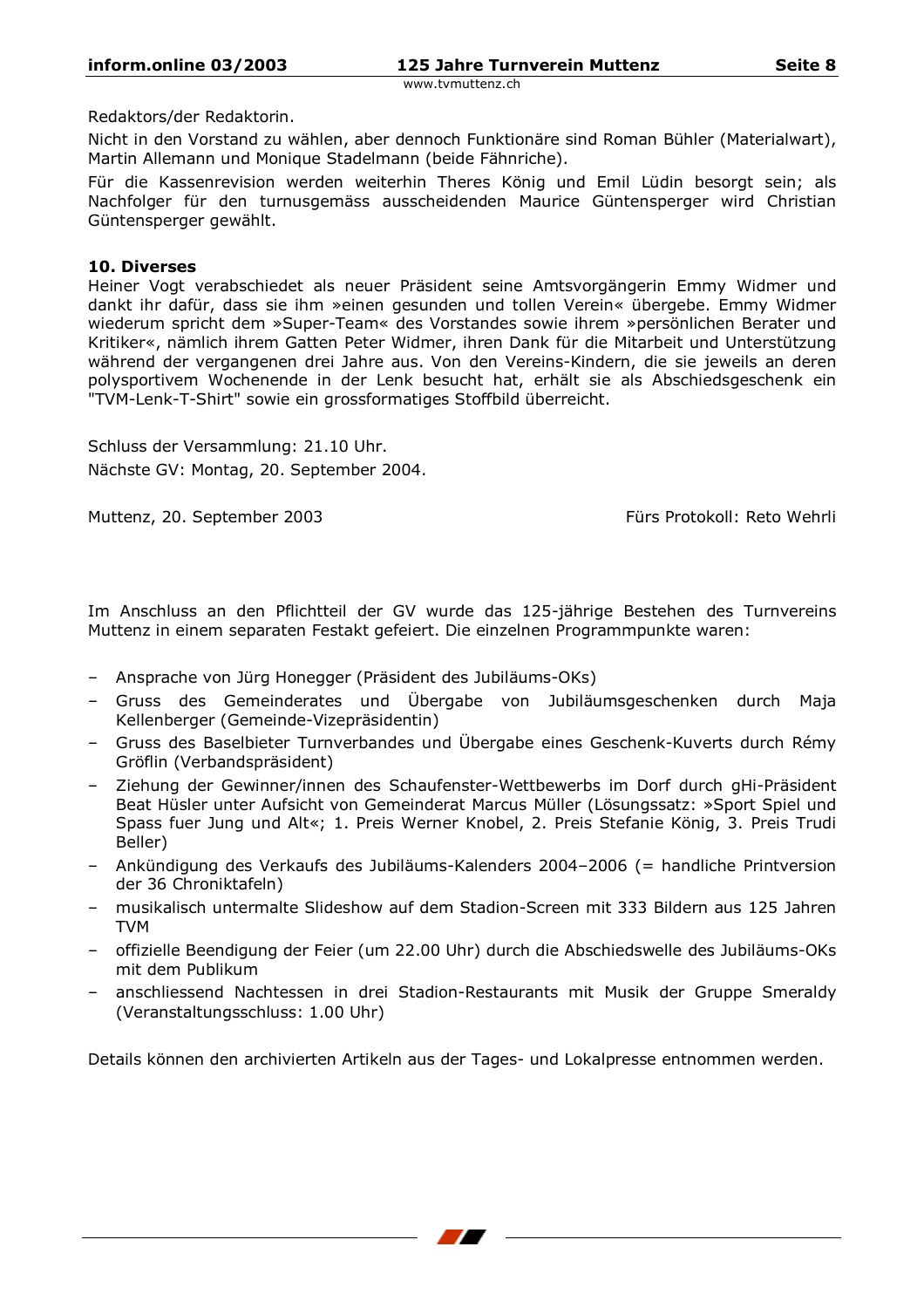# **Turnverein**

# **Der neue Vorstand**

An der GV wurde der neue Vorstand gewählt:



Präsident: **Heiner Vogt**  $(new)$ 



Mutationsführerin: **Monika Nenninger** (bisher)



Vizepräsident: Päuli Gysin  $(new)$ 



Protokollführer: **Reto Wehrli** (bisher)





Hauptkassier: **Gregor Schmassmann** (bisher)



Information: **Karl Flubacher** (bisher)

Seite 9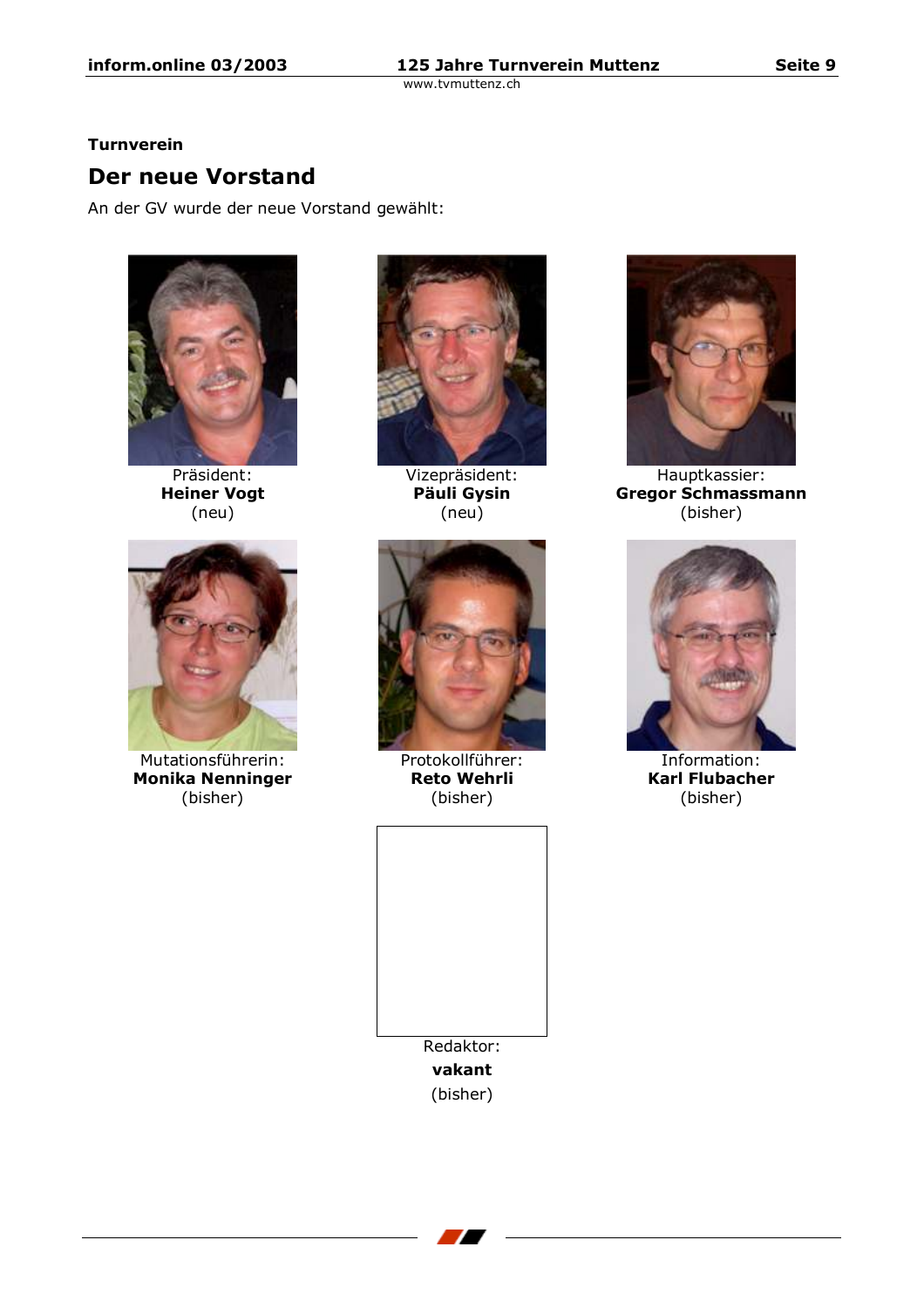# **Turnverein**

# Der Jubiläumskalender 2004 bis 2006

Das ideale Weihnachtsgeschenk

Unser 125. Vereinsjahr ist schon fast Geschichte, aber die besonderen Anlässe und Aktionen zu diesem Jubiläum werden uns noch lange in Erinnerung bleiben: die GV und der Jubiläumsanlass in der Muttenzer-Kurve des Joggeli, die 40 Schaufenster im Dorf mit Erinnerungsstücken aus der Vergangenheit des Vereins und unsere Chronik in Form einer Plakatausstellung.



Damit diese Erinnerungen nicht zu schnell verblassen, stellen wir einen Kalender zusammen, der während drei Jahren Monat für Monat - also 36 Mal - ein tolles Bild von einer dieser Attraktionen zeigt. Mehrheitlich werden wir Plakate auswählen, daneben aber auch Fotos der schönsten Schaufenster und Stimmungsbilder von der GV und Jubiläumsfeier.

Der Kalender (Format A3 hoch) muss bis Ende Oktober 2003 schriftlich oder telefonisch bestellt werden bei Jürg Honegger, Joh. Brüderlin-Str. 11, 4132 Muttenz (Tel. 061 461 49 80).

Ab 9. Dezember kann der Jubiläumskalender gegen Barzahlung von CHF 80.- bei Marc Jacquemai, Weller due, Rössligasse 1, Muttenz abgeholt werden (ausserhalb der Region Nordwestschweiz ist Versand möglich).

Wir sind überzeugt, dass der Kalender über lange Zeit viel Freude bereiten wird und hoffen natürlich auf viele Abnehmerinnen und Abnehmer. (Mit dem Gewinn wird übrigens ein Teil der Kosten für die ausserordentlichen Jubiläumsaktivitäten abgedeckt.)

# OK 125 Jahre TV Muttenz

----------------------------- bitte ausschneiden oder kopieren ---------------------------------

Ich freue mich auf die Erinnerungen an das 125-Jahr-Jubiläum und bestelle ......... Exemplar(e) des TVM-Jubiläumskalenders 2004-06 zum Preis von CHF 80.- / Ex.

| Vorname, Name |  |
|---------------|--|
| Strasse, Nr.  |  |
| PLZ, Ort      |  |
|               |  |

Einsenden bis Ende Oktober 2003 an Jürg Honegger, Joh. Brüderlin-Str. 11, 4132 Muttenz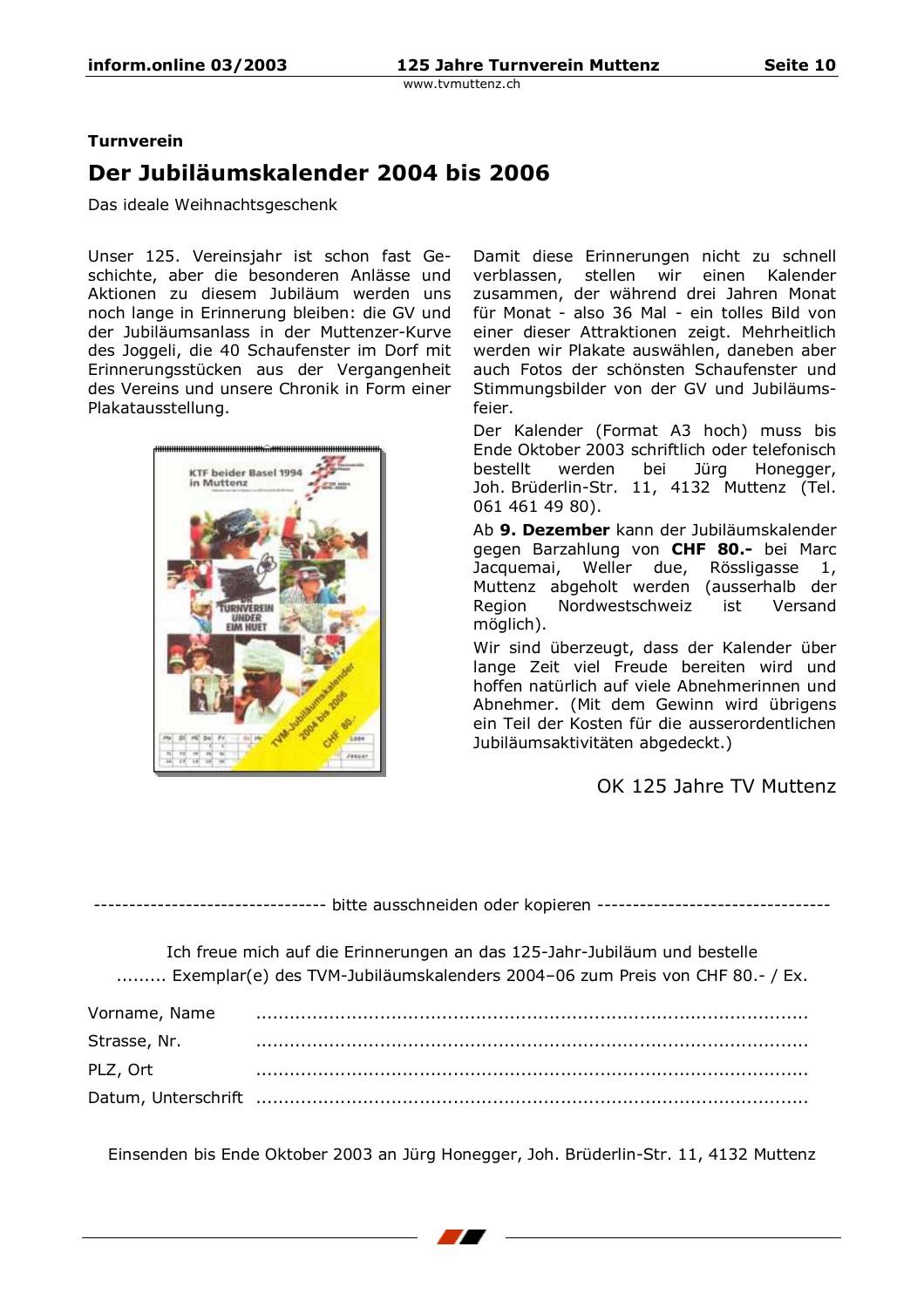# **Handball**

# Das Schiff in den Stromschnellen

Jahresbericht 2002/2003

Die Ausgangslage vor Saisonbeginn war optimal. Alle Mannschaften waren vollzählig und qut vorbereitet für die Meisterschaft. Leider waren diese Reserven schnell verbraucht. Das Verletzungspech hatte uns schnell eingeholt. Philippe Kirmser und Florian Blumer, zwei Spieler die gleichzeitig auch als Trainer bei den Junioren aktiv sind, mussten infolge von Verletzungen mehrere Monate pausieren. Zusätzlich erkrankte unser Technischer Koordinator Peter Hartmann. Somit wurde aus der guten Ausgangslage ein Herausforderung für den Vorstand. Dank der quten Zusammenarbeit und dem aussereiniger ordentlichen Einsatz Vorstandsmitglieder konnte das Handballschiff durch die Stromschnellen geführt werden. Die Erfolge der Muttenzer Mannschaften waren sicherlich auch als Folge der obigen Schwierigkeiten nicht ausserordentlich, aber auch nicht schlecht. Alle Mannschaften erreichten nach Abschluss der Meisterschaft Plätze  $im$ Mittelfeld.

Das Handball-Toto war auch in diesem Jahr eine spannende Angelegenheit. Leider wurden weniger Tipps abgegeben als letztes Jahr. Trotzdem kann von einem Erfolg gesprochen werden, denn der erste Preis blieb in den Händen der Handballer und ging an unsere Juniorin Belinda Pink.

Dass Handball keine Trendsportart ist, zeigen **Aih** sinkenden Mitaliederzahlen beim schweizerischen Handballverband. **Dies** mussten auch die Handballer aus Allschwil feststellen und ihren Handballverein auflösen. Die verbleibenden Spieler suchten ein neues zu Hause und wurden von uns mit Freude aufgenommen.

Nach Abschluss der Meisterschaft stellte sich eine allgemeine Handballmüdigkeit ein. Daraus ergaben sich sowohl bei den Spielern als auch im Vorstand einige Veränderungen.

Konkret sind dies der Rückzug der 2. Liga Mannschaft und die zahlreich angekündigten Rücktritte aus dem Vorstand.

### Ausblick auf die kommende Saison

In die Saison 2003/04 starten wir mit den Junioren Mannschaften von U9 bis U17 mit teilweise sehr grossen Kadern. Als Folge von verschieden Rücktritten wurde aus den älteren Junioren und den Aktivspielern zwei neue Mannschaften gebildet. Eine Mannschaft besteht hauptsächlich aus Junioren und ist punktuell mit erfahrenen jungen Aktivspielern verstärkt. Mit diesem Team wollen wir langfristig qesehen unsere neue Leadermannschaft bilden. Die zweite Mannschaft mit dem eher höheren Altersdruckschnitt besteht aus den altbekannten Muttenzerspielern und den Zuzügen aus Allschwil.

Infolge des kleinen Kaders und der grossen Altersunterschiede musste auch bei den Damen die Situation überprüft werden. Als beste Lösung für alle Bedürfnisse ergab sich die Bildung einer Damen 3. Liga Mannschaft.

### Handballsamstage im Kriegacker und **Handball Toto**

Auch in diesem Jahr finden im Kriegacker die bekannten Handballnachmittage statt. An den unten aufgeführten Samstagen zeigen die Muttenzer Handballer durchgehend von ca. 14:00 bis 18:00 Uhr ihr ganzes Können vom Junior bis zum Senior. Es freut uns sehr, wenn wir auch Sie unter den Zuschauern begrüssen dürfen.

Fortsetzung nächste Seite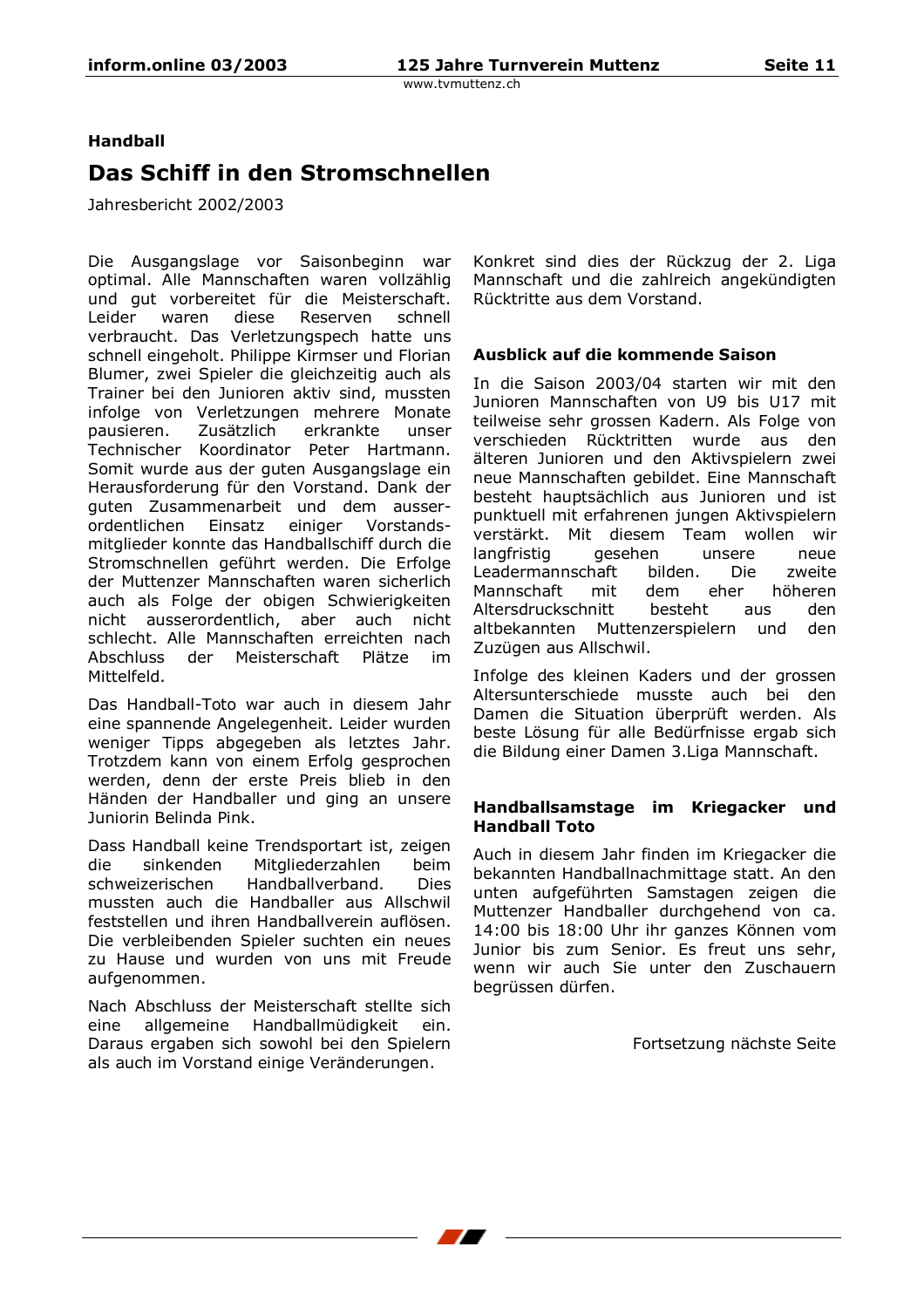| $informationine$ 03/2003 |         |               | 125 Jahre Turnverein Muttenz |  |                           |  |
|--------------------------|---------|---------------|------------------------------|--|---------------------------|--|
|                          |         |               | www.tvmuttenz.ch             |  |                           |  |
|                          |         |               |                              |  |                           |  |
| 20.09.03                 | 17.15 h | Senioren      | TVM                          |  | - TV Pratteln NS          |  |
|                          | 18.30 h | 3. Liga       | TVM <sub>1</sub>             |  | - BSV Münchenstein        |  |
| 18.10.03                 | 13.30 h | Junioren U17  | TVM                          |  | - TV Sissach              |  |
|                          | 14.45 h | 3. Liga       | TVM 1                        |  | - TV Kleinbasel 2         |  |
|                          | 16.00 h | Senioren      | <b>TVM</b>                   |  | - TV Obermumpf            |  |
| 01.11.03                 | 14.30 h | Senioren      | TVM                          |  | - HB Blau Boys Binningen  |  |
|                          | 15.45 h | 3. Liga Damen | TVM                          |  | <b>BSV Münchenstein</b>   |  |
|                          | 17.00 h | 3. Liga       | TVM 2                        |  | - TV St. Josef            |  |
|                          | 18.30 h | 3. Liga       | TVM <sub>1</sub>             |  | - HB Blau Boys Binningen  |  |
| 15.11.03                 | 16.15h  | Junioren U15  | TVM                          |  | - TSV Rheinfelden         |  |
|                          | 17.30 h | Senioren      | <b>TVM</b>                   |  | - TSV Rheinfelden         |  |
| 29.11.03                 | 14.00 h | Junioren U17  | <b>TVM</b>                   |  | GTV Basel 2               |  |
|                          | 15.00 h | Junioren U15  | TVM                          |  | - TSV Rheinfelden         |  |
|                          | 16.00 h | Senioren      | <b>TVM</b>                   |  | - TV Kaufleute            |  |
|                          | 17.15 h | 3. Liga       | TVM <sub>2</sub>             |  | - KTV Riehen              |  |
| 20.12.03                 | 16.15h  | Senioren      | TVM                          |  | - TV Frenkendorf          |  |
|                          | 17.30 h | 3. Liga Damen | TVM                          |  | <b>HC Vikings Liestal</b> |  |

Die Stromschnellen haben wir im vergangen Jahr erfolgreich überstanden und freuen uns auf die ruhigen aber hoffentlich umso erfolgreicheren Gewässer.

 $\frac{1}{2}$ 

Der vergangen Jahr im angekündigte "Handball Geist" ist weiter am Entstehen. Er

ist noch immer sehr zart und es liegt nun an allen, diesen Geist aktiv zu pflegen und zu hegen, damit wir bis in spätestens einem Jahre wieder Vollgas geben können.

**Thomas Steiger** 

Seite 12

# **Humor**

#### **Deutsche Sprache**

Eine Ausländerin las im Abteil des Schnellzuges die Basler Zeitung. Sie schien aber noch nicht recht sicher in der deutschen Sprache zu sein, denn plötzlich fragte sie ihre Nachbarin: "Bitte, was sein Schimmel?" Die Frau gab ihr richtig zur Antwort: "Ein weisses Pferd!". Da rief die Ausländerin ganz erstaunt aus: "Aber wie kommen weisses Pferd auf Marmelade?

 $\mathcal{S}$ 

#### **Die Vase**

Ein Kollege hat bei der Tombola des TV Muttenz einen Preis gewonnen und kommt stolz zu seiner Frau nach Hause: "Schau nur, Liebling, ich habe eine Vase gewonnen!" Seine Frau sieht sich das Ding an und meint dann: "Na, da hast Du Dir ja einen schönen Mist andrehen lassen, die hat ja oben gar keine Öffnung!" Darauf er: "Tatsächlich! Und sieh mal hier, der Boden fehlt auch völlig..."

 $\frac{1}{2}$ 

#### Glück gehabt

Auf dem Polizeiposten klingelt das Telefon. Ein Beamter meldet sich: "Welcher Idiot stört mich hier in meiner Mittagspause?" Die Stimme am anderen Ende der Leitung brüllt zurueck: "Wissen Sie eigentlich mit wem<br>Sie hier reden?" "Nein." "Hier ist der Polizeidirektor." Es herrscht kurzes Schweigen. Dann antwortet der Beamte: "Wissen Sie denn eigentlich wer hier ist?" "Nein." "Na dann habe ich ja nochmal Glück gehabt..."

# Die Erfrischung

Die schottische Nationalmannschaft hat ein Spiel gewonnen. Der Trainer kommt in die Kabine und sagt: Ihr wart grossartig. Ihr habt euch eine Erfrischung redlich verdient. Los, John, mach das Fenster auf!"

 $\sqrt{\phantom{a}}$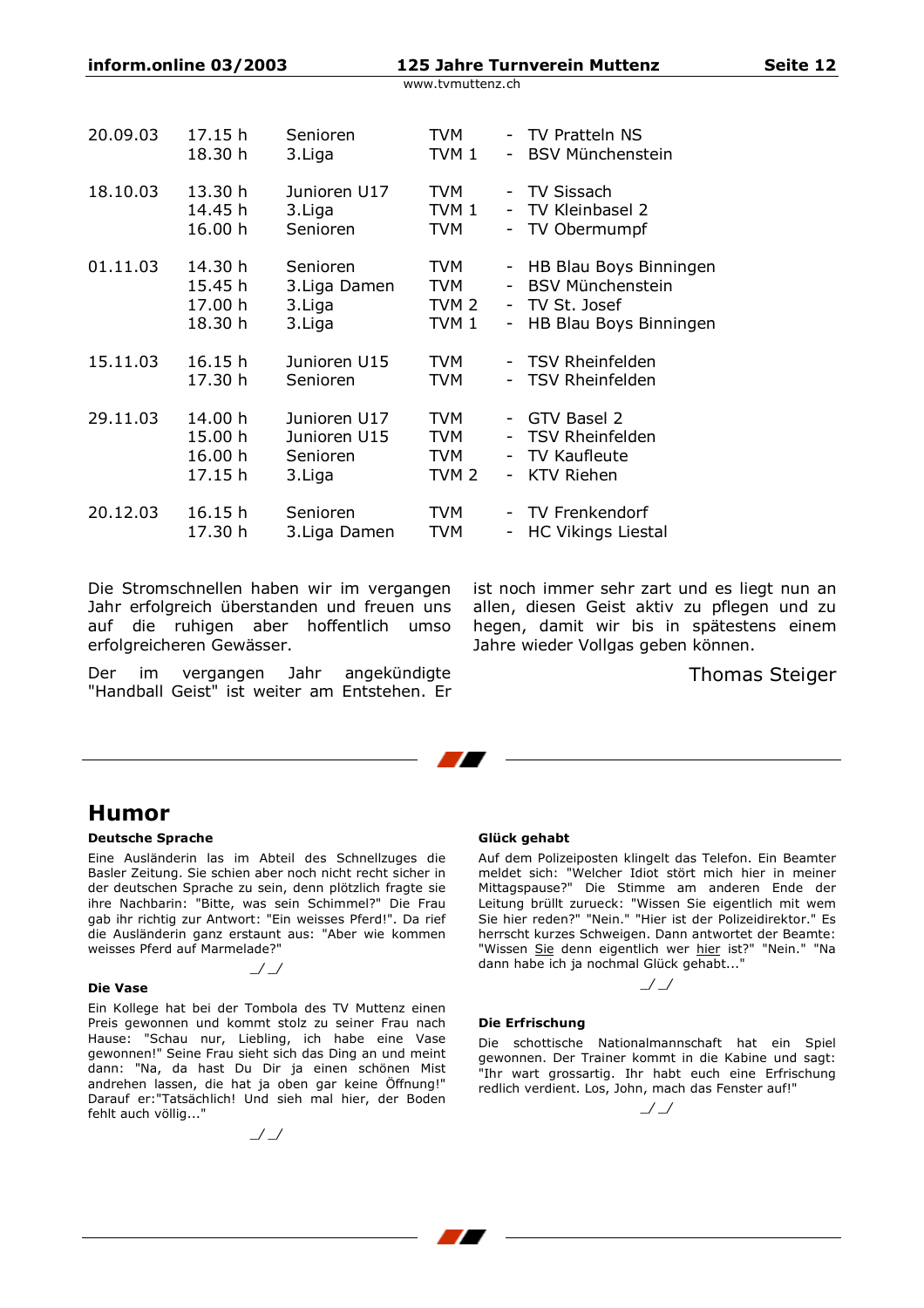### **Männerriege**

# Impressionen vom Männerriege-Ausflug am 6. September

Leider muss die Auswahl von 2 Fotos genügen, sonst wäre da nebst der Himmelfahrtsfoto auf der steilsten Standseilbahn der Welt mit über 100% (sozusagen überhängend?!) auch noch zu sehen gewesen, wie die Kollegen der zweiten Bähnlifüllung vor dem Start dem ersten Team *denauestens* erklärten. wie sie hi Aufprallgeschwindigkeit berechnen würden, wenn bei Seilbruch die Bahn bei ihnen in den Puffer sause. Nur so ist wohl die Tatsache zu erklären, dass gerade mehrere Personen - wie die Foto zeigt - die Fahrt optisch recht schicksalsergeben über sich ergehen liessen... Wer die Bilder farbig sehen möchte, kann dies tun im Internet-Inform, dann entdeckt man sogar noch ein Stücklein erfreulich blauen Himmel über dem Plexiglasdach.

Der Abstieg vom Gelmersee via Staumauer nach Kunzentännlen hinunter war für die meisten eine tolle Sache, nicht schwindelfreie und eher stockgewohnte (mit daheim gelassenen Stöcken...) hatten etwas länger.

Alle  $31$ Dabeigewesenen haben beste Erinnerungen an die sehr kompetente und informative Begleitung durch die von den Kraftwerken Oberhasli zugeteilte Führerin.

Beeindruckend waren nicht nur die Stollen, die per Autocar unter dem Grimselsee durchfahren wurden zur neuesten von 9 Zentralen der Kraftwerke Oberhasli, wo man für 2003 mit 30'000 Besuchern rechnet. Imposant nicht nur die Turbinen, Generatoren und Pumpen, sondern auch die als Erklärung mitgegebenen Wassermengen und Gewichte der Reguliermechanismen. Und dann die wunderschöne Kristallkluft mit Hunderten von riesigen Bergkristallen, die beim Bau des Stollens ,angestochen' wurde und nun eine Touristenattraktion ist.

Kurt, wir freuen uns alle schon auf die nächste Männerriege-Turnfahrt.

Lui Merk



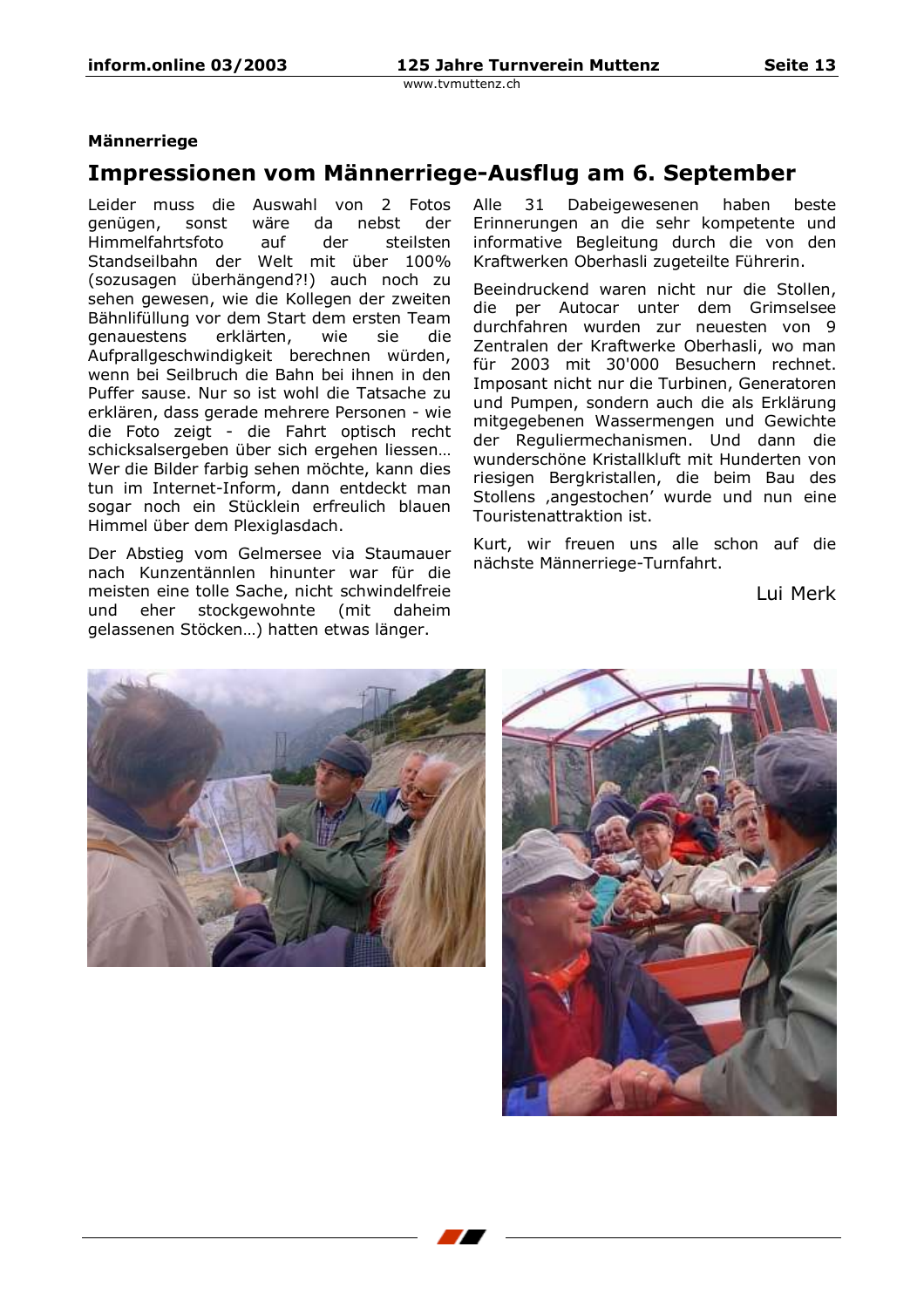### **Männerriege**

# **Helferfest Banntag**

Am ersten feuchten Sonntag nach dem heissen Sommer fanden sich etwa 56 Helferinnen und Helfer auf dem Sulzkopf zum Sonntagsbrunch ein.

Der nasse Morgenwald hielt wohl einige von der Teilnahme ab. Aber was sie verpassten! Christian und Judith Kropf zauberten mit Unterstützung von Vreni, Nelly und Werni Jauslin ein Morgenbuffet hin, das sich gewaschen hatte. Wie im besten Hotel in Zermatt, nur war hier die Stimmung nicht verschlafen, sondern super und locker. In aufgeräumter Stimmung aab der Banntagskassier nochmals den erfreulichen finanziellen Gewinn für die beiden Abteilungen bekannt. Den idellen Gewinn, die abteilungsübergreifenden Kontakte zwischen den Turnerinnen jeden Alters und den Männerrieglern als Folge der nahtlosen Zusammenarbeit vor, während und nach dem

Banntag betrachte ich als grössten Gewinn und eine super Investition für die Zukunft. Als nach dem Aufräumen Werni Jauslin den Hüttenschlüssel umdrehte, schauten wir uns vom OK in die Augen, wissend, dass das Unternehmen Banntag 2003 sehr erfolgreich abgeschlossen ist.

Für's OK: Dieter Rist



Helferfest Banntag auf dem Sulzkopf

### **Männerriege**

# **Aquafit-Lektion**

Am Mittwoch, 22. Oktober 2003 macht Lisbeth Rainieri mit uns statt des Turnens eine Aquafit-Lektion im Hallenbad. Alle Interessierten erwartet sie um 19:30 Uhr bereits umgezogen dort.

Für jene, die lieber trocken turnen - auch von den Männerrieglern - wird Erna Schaub die Turnstunde um 18:45 abhalten in der Hinterzweien-Turnhalle. Die Turnstunde um 20:00 im Margelacker fällt deshalb aus.

Lui Merk

### **Männerriege**

# Einladung zum Altjahreshock

Liebe Senioren- und Männerturner aller Abteilungen,

wir freuen uns, Euch wiederum zum traditionellen Altjahreshock einzuladen. Dieser findet statt am Freitag, 5. Dezember 2003, ab 19.30 Uhr auf dem Sulzkopf. Für den Aufstieg per Fussmarsch treffen wir uns zwischen 18.00 und 18.45 Uhr vor der Dorfkirche. Mitfahrgelegenheiten per Auto sind direkt miteinander abzusprechen.

# Anmeldetermin: 27. November 2003

------------------- bitte ausschneiden oder kopieren --------------------------------

# **Anmeldung zum Altjahreshock 2003**

Bitte einsenden an: Hans Wermelinger, Freidorf 83, 4132 Muttenz, Tel. 061 / 312 56 86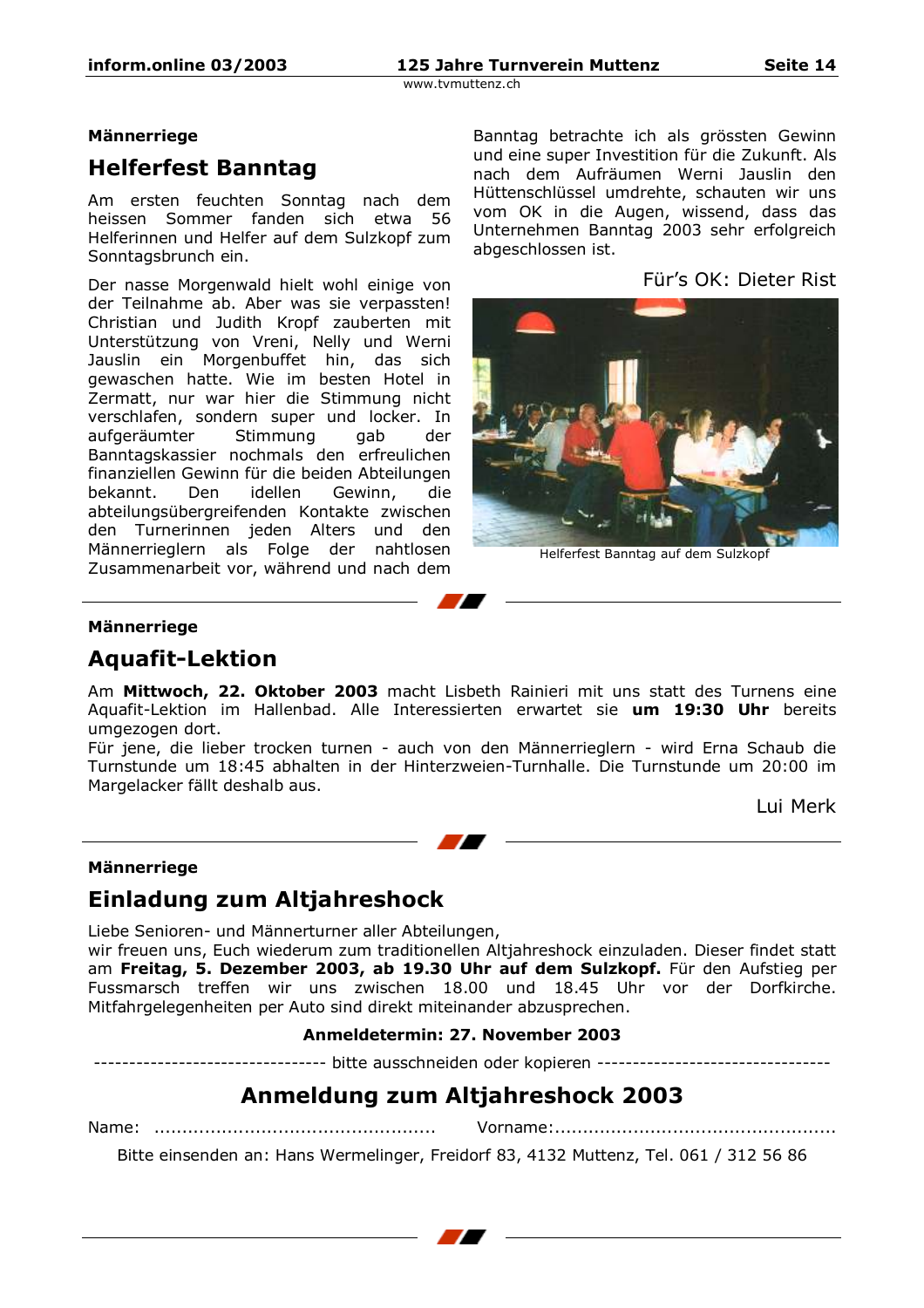### Turnerinnen

# **Brief aus Niederdorf**

Frauenturnverein Niederdorf 4435 Niederdorf BL

Niederdorf, im Oktober 2003

Frauenriege Muttenz Frau Nelly Besutti Brühlweg 73 4132 Muttenz BL

# **Danke!!!**

Sehr geehrte Damen,

die Spuren des schrecklichen Busunglückes am Gurnigel vom 16. August 2003 sind in unserem Dorf und in unserem Verein immer noch deutlich spür- und sichtbar. Gross war die Anteilnahme an unserem Schicksal über die Gemeindegrenzen hinaus und gibt uns allen Trost und Hoffnung. Unzählige Vereine aus der ganzen Schweiz sowie viele Privatpersonen haben uns ihr Mitgefühl und ihre Trauer in ergreifenden Beileidsschreiben ausgedrückt. Für ihre Anteilnahme und ihre trostspendenden Worte möchten wir ihnen im Namen der ganzen Frauenriege Niederdorf unseren herzlichen Dank aussprechen. Es tut gut, dieses Gefühl der Solidarität und des" gemeinsamen Tragens" spüren zu dürfen. Es ist schwer zu begreifen, dass drei liebe Turnkameradinnen nicht mehr unter uns sind. Doch werden wir mit Zuversicht und Hoffnung versuchen, das Ereignis auf turnerische Art und Weise zu verarbeiten.

Empfangen Sie nochmals unseren herzlichen Dank!

Mit freundlichen Grüssen

i A Vermo Walter

FRAUENTURNVEREIN NIEDERDORF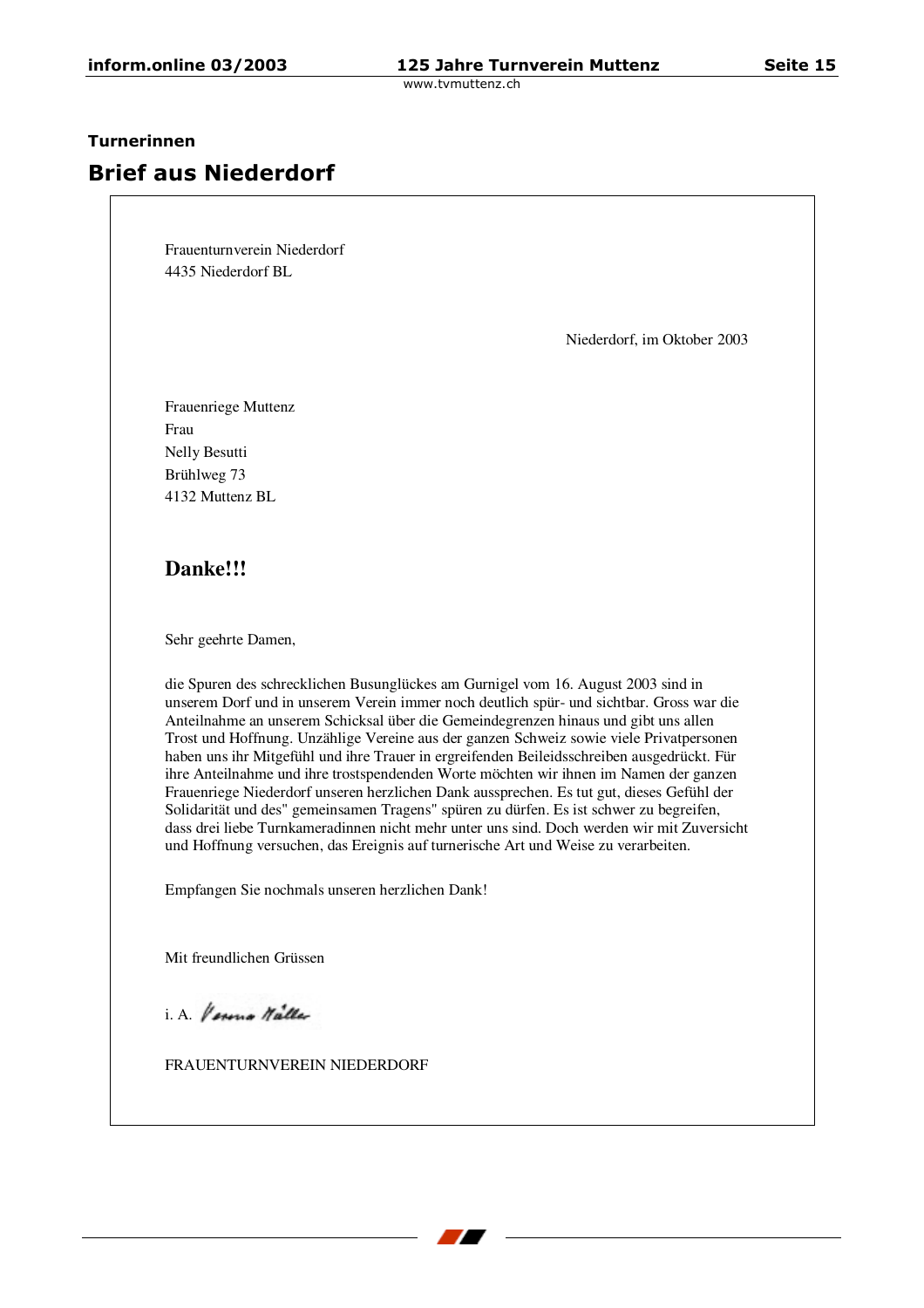# Jugendkommission (JUKO) **Polysportives Wochenende Lenk 2003**

6. / 7. September

Samstag 6. September: 11.23 Uhr, Ankunft nach einer rasanten Fahrt in der Lenk. Das offizielle Begrüssungskomitee ist bereits da.



Hast Du schöne Socken, Heidi...

Reisen macht hungrig, deswegen picknicken wir draussen.



Was hast Du alles mitgenommen?

Wir Leiter freuen uns auf die erste gemeinsame Arbeit: das Bettenanziehen.. Dieses Mal klappt es wunderbar, deswegen umziehen, darauf das erste gemeinsame Einlaufen mit Hans.



Einlaufen mit Hans.

Anschliessend werden die verschiedenen "Posten" absolviert: Geschicklichkeit, Ball, Laufschule bzw. Koordination, Ausdauer...



....und "Mut tut gut"



Zum Glück ist das Wetter wunderbar und wir können draussen nach Lust und Laune Basketball spielen. Volleyball, oder selbstverständlich Fussball...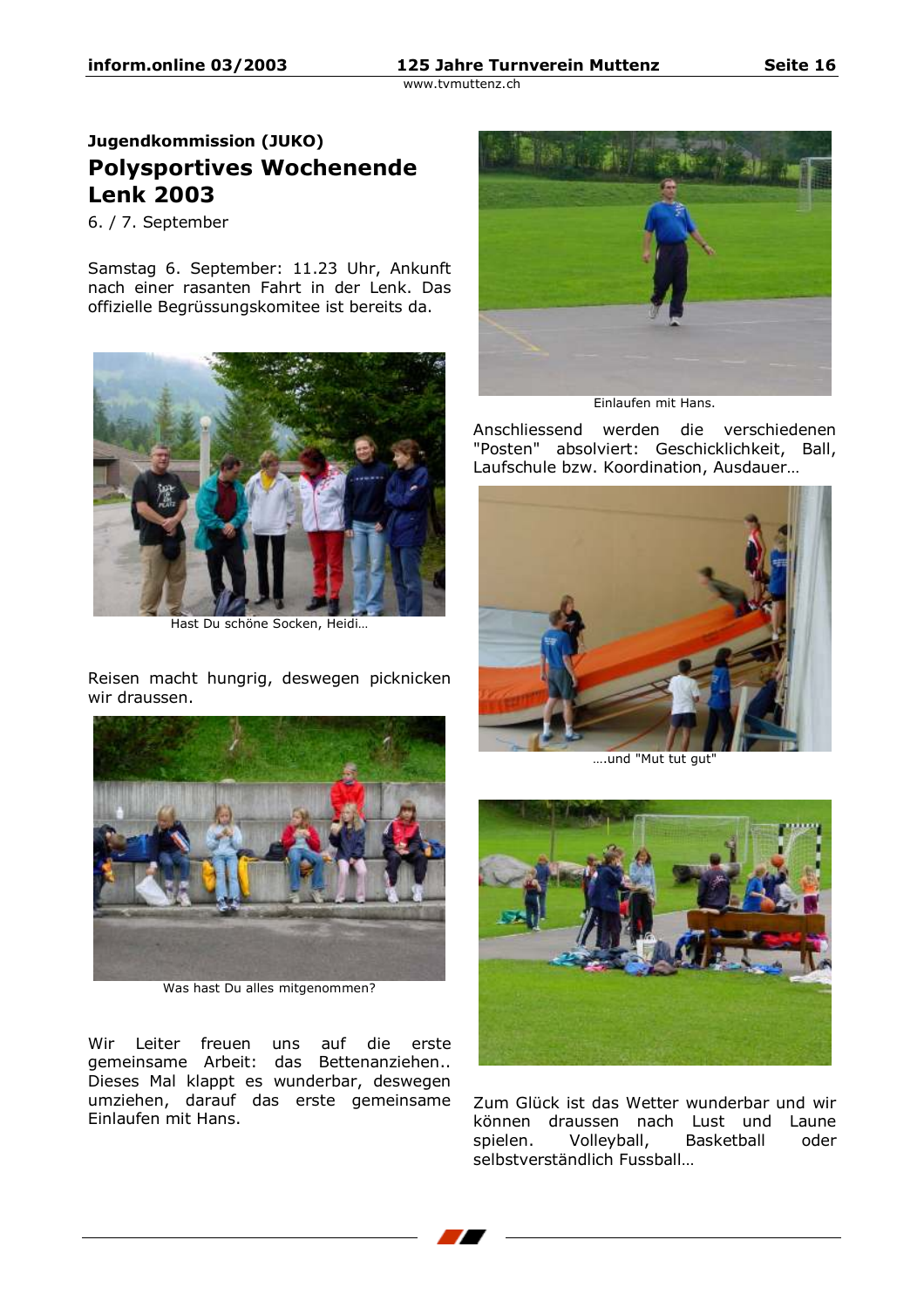## 125 Jahre Turnverein Muttenz

www.tymuttenz.ch

Natürlich finden andere Vergleiche statt..



Wer ist wohl grösser?!

Nach einem feinen z'Nacht, Basteln, Spielen und selbstverständlich Guet Nacht Gschichtli... wird es langsam ruhiger...



Unsere Unterkunft

Sonntag, 7. September 7.30 sollte der Wecker läuten.. Na ja, die Jungs sind schon lange wach und die Mädchen werden sanft geweckt. Betten abziehen, Morgenessen, T-Shirts verteilen, Zähne putzen, Sachen<br>packen und schon findet das zweite Einlaufen mit Hans statt.



Julia ist zufrieden!

Fototermin mit Bastelresultaten:



"Die 6 Banditen" Michelle, Angela, Simon, Forian, Andreas und vorne Pamela



"Waggis" Lisa, Timon, Fabienne, Viviane, Claudine und vorne Fabian

Seite 17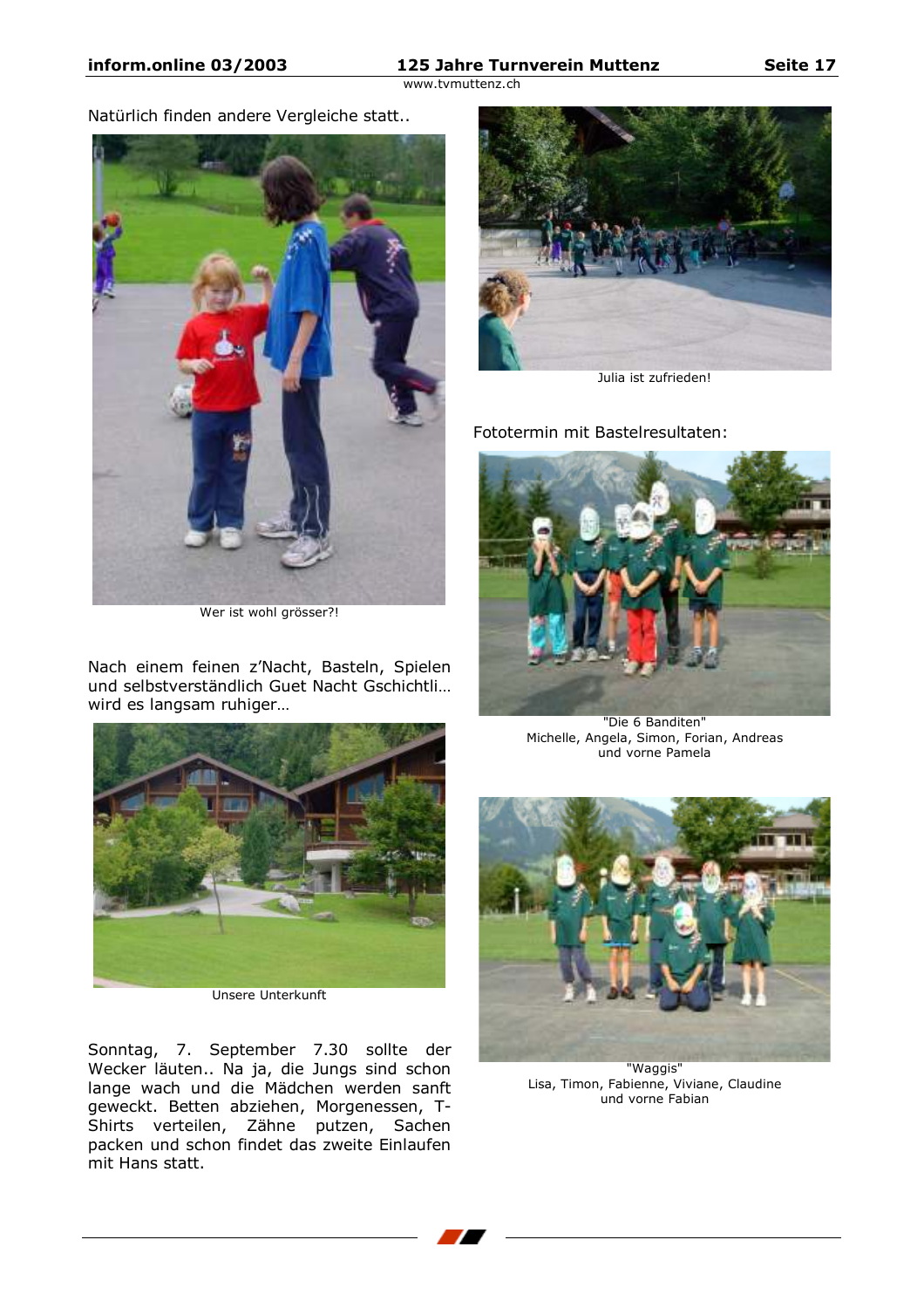### 125 Jahre Turnverein Muttenz

www.tvmuttenz.ch



"Gummibärli" Annick, Lara, Dominik, Luana, Deborah, Mike



Welches Jubiläum feiern wir nächstes Jahr?



"Clown" Jan, Priska, Céline, Aline, Lea, Elia

Anschliessend werden draussen Stafetten gelaufen. Die Kinder zeichnen, "überqueren das Wasser", balancieren und transportieren.

Beim darauffolgenden Parcours wird sogar die Schnelligkeit gemessen; Bravo Timon!

Nach einem gesponsorten Dessert wurde es schon Zeit, die Rückreise anzutreten. Wir sind nächsten Jahr das uns einig, dass im Wochenende sicher wieder polysportive stattfindet, dann feiern wir nämlich schon ein kleines Jubiläum.

# **POLYSPORTIVES WOCHENENDE LENK 2003**

Was bleibt uns noch? Das Wetter hat super mitgespielt! Wir (André, Hans, Heidi, Julia, Sandra und ich) möchten uns herzlichst bei den Sponsoren und vor allem auch bei den Kindern für das tolle Wochenende bedanken!



3. Reihe: Heidi, Kristel, Lara, André, Julia, Sandra

2. Reihe: Fabian, Andreas, Elia, Timon, Jan, Simon, Deborah, Luana, Annick, Viviane, Priska, Lea

1. Reihe: Florian, Dominik, Lisa, Claudine, Céline, Angela, Pamela, Michelle, Mike, Aline, Fabienne

> Bericht: Kristel Bilder: Heidi, Hans und Kristel

Sponsoren Polysportives Wochenende: **Brunner/Mosterei: Äpfel Florin AG: T-Shirt Mesmer-Coigny: Dessert** goldige Schnitt: Bastelbuch zur Spule: Bastelmaterial Wir bedanken uns!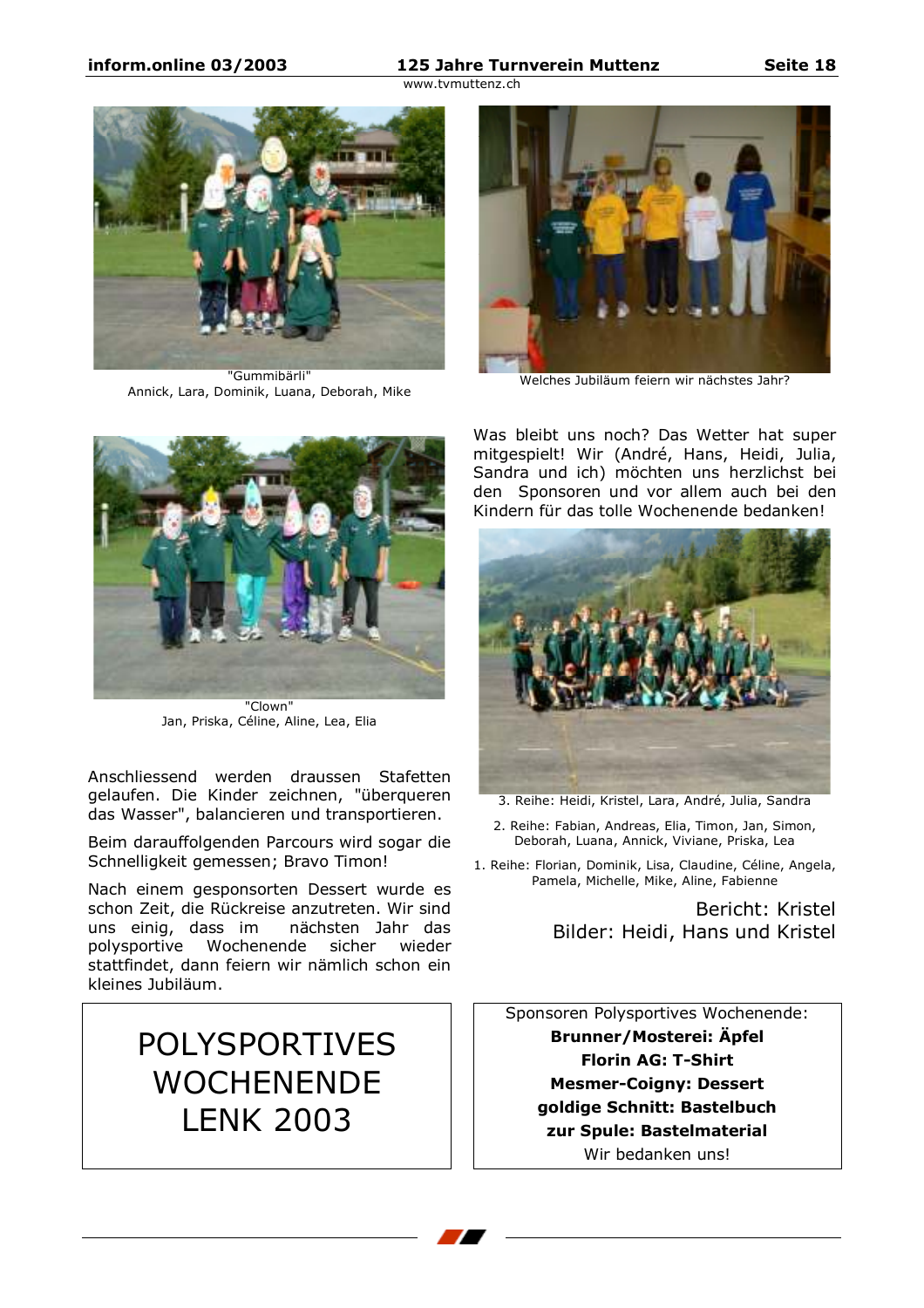Turnerinnen, Gym-Fit

# **Gym-Fit in Berlin**

# 5.-7. September 2003

Früh mussten wir aufstehen ... aber dank unseren beiden Chauffeuren Andy und Heinz war es für uns kein Problem, dass wir schon um 6.00 Uhr beim Badischen Bahnhof sein "durften". Die Stimmung war natürlich super und schon bald hatten wir unsere Plätze im ICE eingenommen. Zuerst wurde noch kräftig geschwatzt, aber schon bald wurde es ruhiger ... die Müdigkeit holte uns ein.

Wie es auf unseren Ausflügen schon Tradition ist, wurden wir auf dieser langen Reise mit einem "Champagner-Frühstück" verwöhnt, welches unsere Lebensgeister wieder weckte. Rita W. hat uns mit Prosecco überrascht und Nicole hat uns zwei ganz feine Speckkuchen mit auf den Weg gegeben (sie konnte leider nicht mitkommen) ... vielen Dank den beiden!

Um Viertel nach Eins war es dann soweit, wir fuhren im Bahnhof Zoo ein. Abgeholt wurden wir von Renate und Klaus, zwei langjährigen Bekannten von Domenique, die in Berlin leben. Das war natürlich ein super Service, wir mussten weder eine S-Bahnstation noch das Hotel suchen, nein wir konnten einfach hinterher "däppele". Nachdem wir im Hotel Allegra eingecheckt hatten, gings dann auf Erkundungstour. Renate hat uns auch hierbei wieder kräftig unterstützt.

Zuerst kamen wir beim Brandenburger Tor vorbei, wo uns leider ein überdimensionaler Fussball die Ansicht von vorne versperrte (so ne Mischt, gäll Rita).

Ganz in der Nähe konnten wir dann noch den Reichstag, die Schweizer Botschaft und das Bundeskanzleramt besichtigen (wenigstens von aussen).

Neben dem Brandenburger Tor entdeckten wir eine Bärenausstellung, an der Marianne natürlich nicht vorbeigehen konnte, also haben wir die wunderschön bemalten Bären gebührend bewundert.

Weiter gings dann Richtung Potsdamer Platz. Dort staunten wir nicht schlecht, riesige, moderne Gebäude ragten zum Himmel: das Debis-Gebäude mit dem grünen Würfel, das Haus der Deutschen Bahn, der riesige Kinokomplex mit Filmmuseum, IMAX und Kinos rund sechs weiteren  $um$ eine überdachte Piazza mit vielen Beizli angeordnet, den Arkaden mit der glasüberdachten Einkaufspassage, sowie dem Sony Center mit dem schnellsten Aufzug Europas, den wir natürlich testen mussten (war übrigens eine super Aussicht). Dank Renate wurden wir mit vielen Insider-Informationen "gefüttert".

Nachdem wir uns im Hotel etwas erholt und frisch gemacht hatten, durften wir im Kartoffelkeller eines von unzähligen Kartoffel-Gerichten geniessen (tolle Idee Renate). Nach einem gemütlichen Abend waren wir dann froh, etwas Schlaf zu bekommen. Es war doch ein langer Tag!

Am Samstag machten wir uns zu Fuss auf zum Berliner Dom. Das war sehr zeitraubend, da es unterwegs viele, viele, viele Souvenirshops hatte (jo, jo, Fraue und Schlussendlich Läädeli, das duuret!). schafften wir's doch noch den Dom zu erreichen. Er ist wirklich sehr imposant. Wir machten auch eine Besichtigung und konnten sogar bis zur Kuppel hinaufsteigen. Etwas Fitness muss schliesslich für eine Gym-Fit Gruppe schon sein, das waren wir unseren neuen roten T-Shirts einfach schuldig.

Weiter ging's dann zum Fernsehturm, bei dem Renate auf uns wartete. Sie hatte Plätze reserviert und dankdem konnten wir die lange Warteschlange vor der Kasse elegant umgehen. Es hat sich gelohnt, die Aussicht vom Drehrestaurant war wirklich gigantisch und dank Renate's Erläuterungen auch sehr informativ.

Am Nachmittag unternahmen wir eine Stadtrundfahrt im offenen Zweistöcker-Bus und konnten so zwei Fliegen mit einer Klappe schlagen: "sünnele" und Bildung. So sahen wir noch viele Sehenswürdigkeiten wie das Charlottenburg, den Kurfürsten-Schloss damm, die Gedächtniskirche und noch vieles mehr. Leider war der Kurfürstendamm eine riesige Festhütte, so dass wir ihn gar nicht in seiner ganzen Pracht zu sehen bekamen. Dafür konnten wir im berühmten Kaufhaus KaDeWe unseren Shopping-Trieb ausleben. Die Auswahl ist unwahrscheinlich, vor allem in der Feinkostabteilung.

Den Abend verbrachten wir dann bei einem feinen z'Nacht bei Reinhard's, wo wir vielen Berühmtheiten begegneten (leider nur auf Bildern).

Am Sonntag nahmen wir uns Zeit für einen Besuch beim Checkpoint Charlie. Zur Zeit der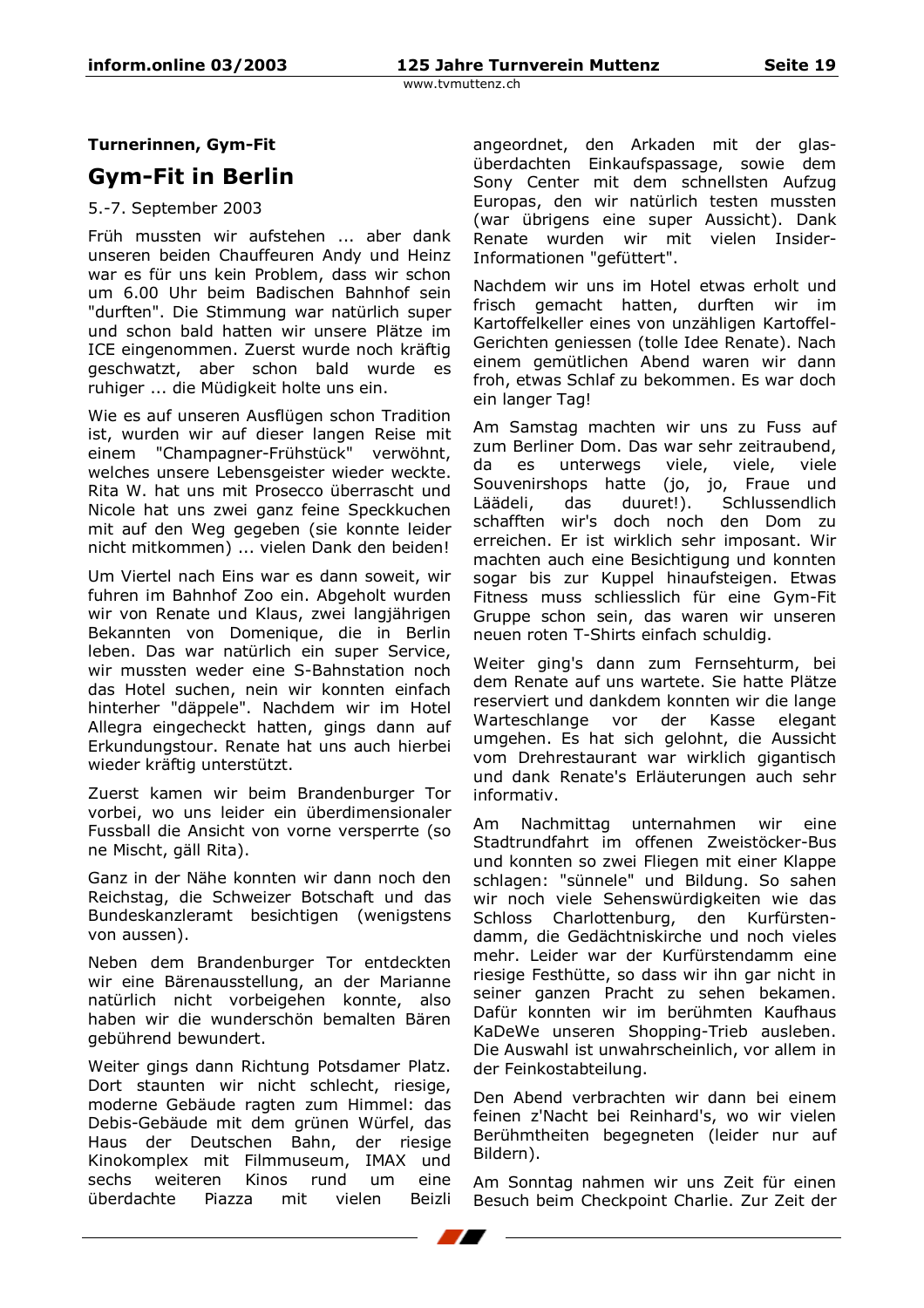Mauer war das einer der Grenzübergänge, heute ist es ein sehr interessantes Museum.

Nachdem wir noch in einem gemütlichen Strassencafé die Sonne genossen (das Wetter war übrigens immer sehr schön), mussten wir leider schon wieder den Weg Richtung Bahnhof einschlagen.

Dort erwartete uns Renate, um sich von uns zu verabschieden. Vielen Dank Renate und Klaus, für die tolle Reisebetreuung!

Nach sieben Stunden Zugfahrt trafen wir wieder in Basel ein, wo uns Andy und Heinz



Die Turnerinnen in Berlin



Die Schweizer Botschaft

abholten und nach Hause chauffierten. Vielen Dank auch euch!

Wir erlebten eine ganz tolle Zeit in Berlin und einige von uns werden dieser interessanten Grossstadt sicher irgendwann einmal wieder die Ehre erweisen.

Den dritten Dank möchte ich an Domenique und Rita Mauroner richten, die sich viel Mühe mit der Organisation dieser Reise gemacht haben, merci viilmol!!

# Heidi Moser



Der Reichstag



mal schnell telefonieren...

# **Humor**

#### Verwechslungen

Ein Bauer erzählt seinem Freund: "Stell dir vor, gestern bin ich mit meinem Traktor in eine Radarfalle gefahren". - "Und, hat's geblitzt?" - "Nein, gescheppert..."

#### $\prime$

"Unsere Katze hat bei einer Vogelausstellung den ersten Preis geholt" - "Wie ist das denn möglich?" - "Die Käfigtüre stand offen...".

"Also Herr Müller, der Angeklagte hat behauptet, sie seien ein Kamel. Stimmt das?" - "Ja!" - "Warum klagen sie dann?"

#### $\mathcal{L}$

Zwei Schriftsteller unterhalten sich: "Ärgerlich, gestern hat mein dreijähriger Sohn mir das Manuskript zerrissen". Darauf der Andere: "Erstaunlich, so jung und kann schon lesen!"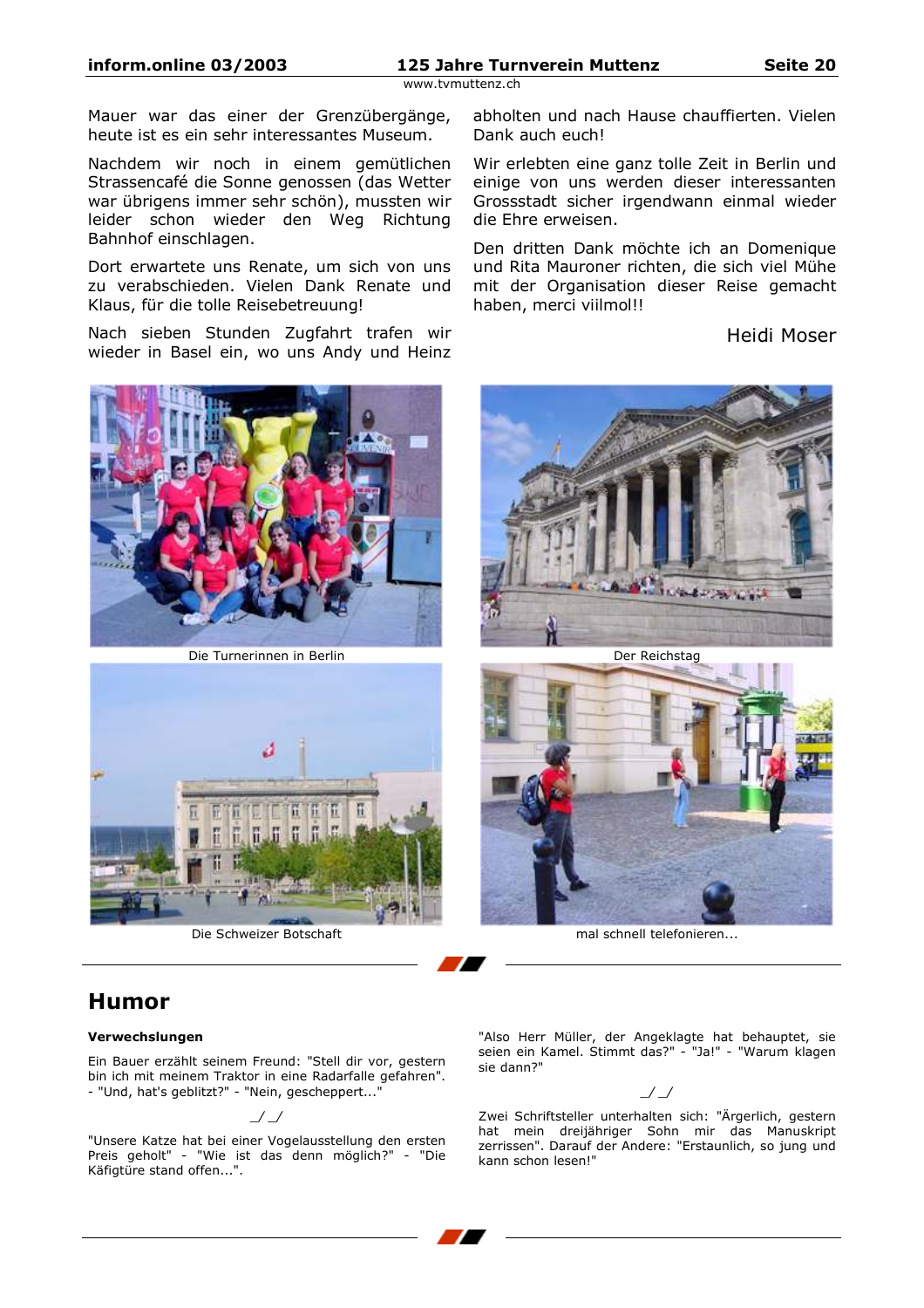# **Turnerinnen, Frauen Montag**

# **Herbstwanderung in Scuol**

### am 7. und 8. September 2003 im Unterengadin unter dem Motto "Allegra e bainvgnü in Engiadina bassa"

Treffpunkt Bahnhof Muttenz - 25 Teilnehmerinnen - Zugfahrt via Landquart nach Ardez - zur Einstimmung Weisswein (merci Heidi) und Mini-Sandwiches (merci Liliane) mit viel Überzeugungsarbeit Verkauf von abgewehrt AHV-Tageskarten ebenso  $-$ Aktions-Migros-Gutzi - mit schwerem Rucksack Wanderung von Ardez nach Ftan -Mittagsrast am Abhang, aufgereiht wie auf der Hühnerstange - Ankunft in Ftan sensationelles Kuchenbuffet - Weiterfahrt einer Hälfte der Teilnehmerinnen mit dem Postauto, die andere Hälfte zu Fuss nach Scuol.

Zimmerbezug im Hotel Curuna - mit Glück finden alle ein Bett (gäll, Vreni) - unter kundiger Führung von Judith Spaziergang durch Scuol - Champagner-Apéro am Dorfbrunnen  $\sim$ Wohnungsbesichtigung (25 Frauen in einer 2-Zimmer-Wohnung!) -Bündner Spezialitäten zum Nachtessen im Hotel Gabriel - schwieriger Bettlektürentest über das Unterengadin mit Gewinnerin Rosmarie Rückkehr ins Hotel  $\sim$ Schlafmützen direttissima ins Bett, Nachtschwärmer bei Jass oder Skip-Bo wach bis in den frühen Morgen.

Reichhaltiges Frühstücksbuffet - Aufteilung in Wander- und Badegruppe - Wanderinnen im Nieselregen durch die wunderschöne Clemgia-Schlucht nach Avrona - Lai Nair - Vulpera -Picknick am Lai Nair an kalter Feuerstelle Pfadfinderinnen (keine unter den. Teilnehmerinnen?) - obligate, beliebte Bergpredigt von Susi - Abgesang von "Turnerinnen frisch und fromm" (oder heisst es "frei und fröhlich"? - Sonja, kannst du jetzt den Text?) - Badegruppe bei anregender Wassergymnastik und wohliger Entspannung im Thermalbad Scuol-Tarasp - feines Käffeli und etwas Kleines dazu - mit dem Bus und kleinem Kollektivbillet zum Treffpunkt mit der Wandergruppe in der Villa Engiadina in Vulpera - z'Vieri mit Auswahl zwischen Suppe und Glacé mit integriertem Servietten-Faltkurs - Rückreise mit Postauto und Bahn unterwegs spannende Jassrunden - lautstark kommentiertes Skip-Bo-Turnier - gemütliches "Vor-sich-hin-dösen" - Ankunft in Muttenz -"Tschüss - bis zur nächsten Turnstunde - ich komme sicher wieder mit ....." - Begrüssung durch die sehnsüchtig wartenden LAP (Lebensabschnittspartner) - Heimfahrt warmes Bad - wohlig müde - und Guetnacht mitenand...

Ein riesiges Dankeschön an

- Judith (und sicher auch an Christian) für reibungslose Organisation dieses die wirklich wunderschönen und gelungenen Wanderwochenendes im Unterengadin und den Dorfbrunnen-Apéro
- Helen Burkhard, Annagreth Perren, Rosmarie Sauter, Birgitt Schär und Ruth Studer für diverse Spenden
- an die nächstjährigen Berichtschreiberinnen.... (die sicher nicht mehr A. und R. heissen werden...)

A. und R.



Ahmarsch



Am Dorfbrunnen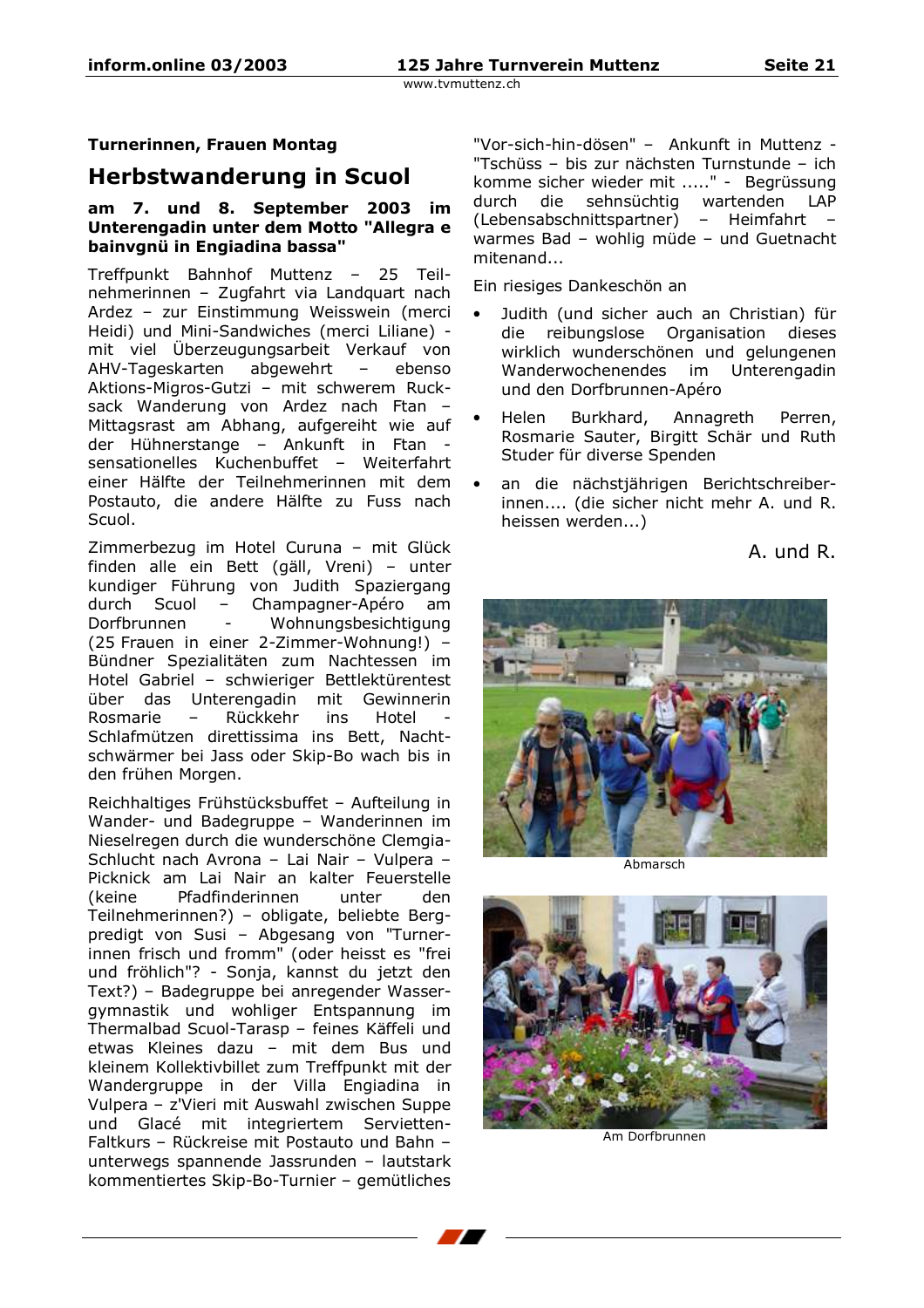Seite 22

www.tvmuttenz.ch

### **Turnerinnen, Senioren Montag**

# Herbstwanderung im **Baselbiet**

Pünktlich um 9:30 Uhr trafen sich die Seniorinnen am Bahnhof Muttenz zur Herbstwanderung. Per Zug und Postauto wir nach Oltingen. Gemütlich reisen bummeln wir durch das schmucke oberbaselbieter Dorf, vorbei an schönen Blumengärten und an der noch ganz jungen die sogar bei den höchsten Ergolz, Sommertemperaturen immer genug Wasser hatte, da sie offensichtlich einer ergiebigen Quelle entspringt. Beim Pilz konnte man sich noch mit frischem Honig eindecken (siehe Foto).

Der Weg führte uns weiter über die Hochebene, vorbei an schönen Bauernhöfen bewegungsfreudigen, lebenslustigen mit Pferden. Wir genossen den herrlichen Blick in Richtung Bölchen, Rehhag, Frohburg, Wisenberg, ... und stellten einmal mehr fest. wie schön eigentlich das Baselbiet ist! Nun gelangten wir in den Wald, wo wir schon bald an einer Waldhütte mit Tischen und Bänken vorbeikamen. "Hier bleiben wir!" verkündet Edith und da kam uns auch schon Jonny Buess entgegen. Die beiden zauberten aus ihren Rucksäcken einen Apéro hervor. Mit einem Gläschen Wein intus könnten wir ja nochmals die verflixten Fingerübungen ausprobieren, vielleicht geht es jetzt etwas besser!

Gestärkt nahmen wir den Rest des Weges in Angriff. Schon bald kamen wir in Wenslingen beim Dorfbeitzli an. Wir genossen das gute Mittagessen und natürlich auch das Dessert! Während sich die einen noch zu einem aemütlichen **Jass** zusammensetzten. wanderten die anderen via Ärntholden nach Gelterkinden. Gemeinsam fuhren wir zurück nach Muttenz. **Im** Namen aller Teilnehmenden danke ich Edith und Jonny nochmals ganz herzlich für die tadellose Organisation.

Vreni Flubacher



Was isch denn do versteckt?



Verflixte Fingerübungen



Prostl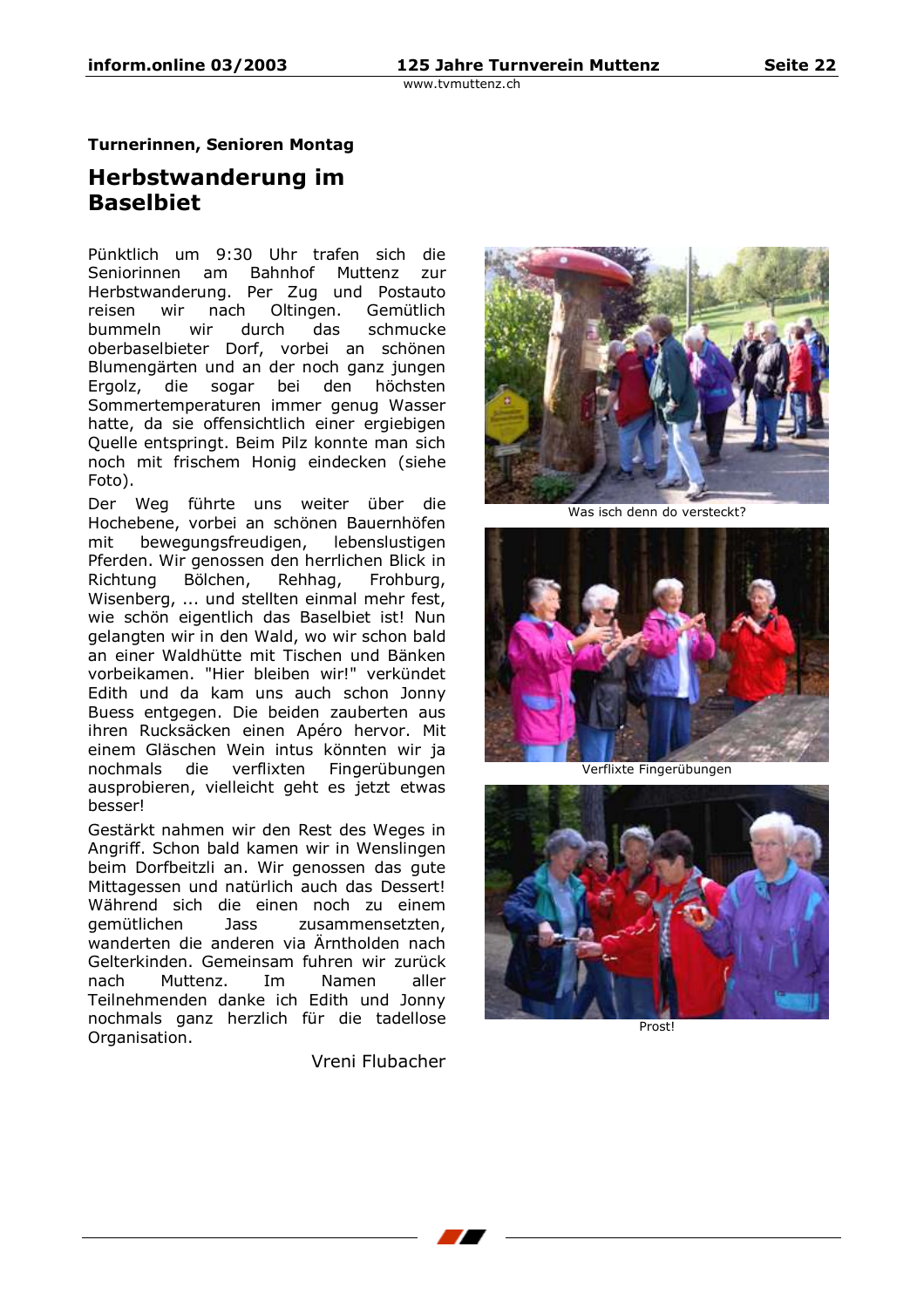Anderswo gelesen

# **Blutauffrischung im** Verbandsvorstand

(aus den Muttenzer Anzeiger)

Delegiertenversammlung An des der Leichtathletikverbandes beider Basel (LABB) wurde der Vorstand vollständig neu zusammengesetzt. Jüra Stocker (TV Präsident ehemaliger des Muttenz), Leichtathletikverbandes Baselland, wurde einstimmig zum neuen Präsidenten gewählt und leitet ab sofort die Geschicke des Verbandes. Ihm stehen mit Benjamin Ingold (Vize-Präsident & Marketing/TV Riehen), Philipp Schmid (Ressort Wettkämpfe/LC Therwil). Andreas Bolinger (Ressort) Technik/LC Basel), Marco Mavr (Finanzen/LAS OB Basel) und Anja Burri junge, (Sekretariat/TV Muttenz) aktive Athleten und mit Ingold und Mayr zwei ehemalige Nationalmannschaftsmitglieder zur Seite. Bis auf das Starterwesen konnten auch alle anderen Chargen besetzt werden. Werner Leisinger (LC Basel) und Georges Oswald (TV Riehen), beide Zeitmessung, Urs Treier (Schiedsrichterwesen), Kristel Schrutt Consumer Muttenz),<br>(Nachwuchs/LC Basel),<br>(Athletic C Roland Störi Susi Fiechter (Athletic Cup BL/LV Birsfelden), Rolf Stalder (Koordinator Stützpunkttrainings/ LC Basel), Wegmüller Paul (Betreuung Ehrenmitglieder/TV Neue Welt) und Philipp Karth (Internetauftritt/LC Therwil).



# Anderswo gelesen

# Schwierigkeiten mit dem **Turnerkreuz der 4 F**

(Leserbrief von Josef Bättig aus dem Muttenzer Anzeiger)

An der Jubiläumsfeier des Turnvereins versuchten Festrednerin und Festredner verzweifelt, die Erwähnung der 4 F zu meiden. Wie sie die Turnerideale mit grosser Peinlichkeit zu umgehen versuchten, grenzte schon an Unbeholfenheit.

Frisch, fromm, fröhlich, frei: Ist denn schon nicht mehr vermittelbar, was diese Ideale bedeuten in der heutigen Zeit? "Frisch" wäre in heutiger Sprache der von innen hergeholte Mut, etwas zu bewegen, ausserhalb der lieb gewordenen Routine.

"Fromm", dieses Wort ist für viele verboten, weil sie dessen Aktualität nicht begreifen. Es meint aber Respektempfinden vor etwas Höherem, das Staunen vor Grösserem, Bewahren von Anvertrautem. "Tief-fromm" wäre etwa die Bewahrung der Schöpfung. Etwa nichts für Turner?

"Fröhlich" als Ideal ist megaweit entfernt von "Fun". Fun ist abwaschbar. Fröhlichkeit kommt von innen. Konsumation ist nicht Fröhlichkeit, die anhält.

"Frei" meint für mich jetzt auch "ohne Doping, Turnen ohne Druck", woher auch immer. Frei heisst auch "ohne Versklavung" durch irgendwelche Sucht.

In der Turnerbewegung benötigten und benötigen wir Vorbilder mit Idealen. Solche, die gewillt sind, sich ganz einzubringen. Aktion ist gut, darf aber nicht alles sein. Fun ist erwünscht, schafft aber nichts Dauerndes; Plausch kann helfen, ersetzt aber nicht<br>Engagement. Was uns die 4 F bedeuten könnten, dies zu bedenken, dazu sollen diese Zeilen anregen. Vielleicht hilft dazu auch ein Besuch auf dem Friedhof von Muttenz beim Grabstein von Carlo Honegger, wo die 4 F in sehr schöner künstlerischer Form dargestellt sind